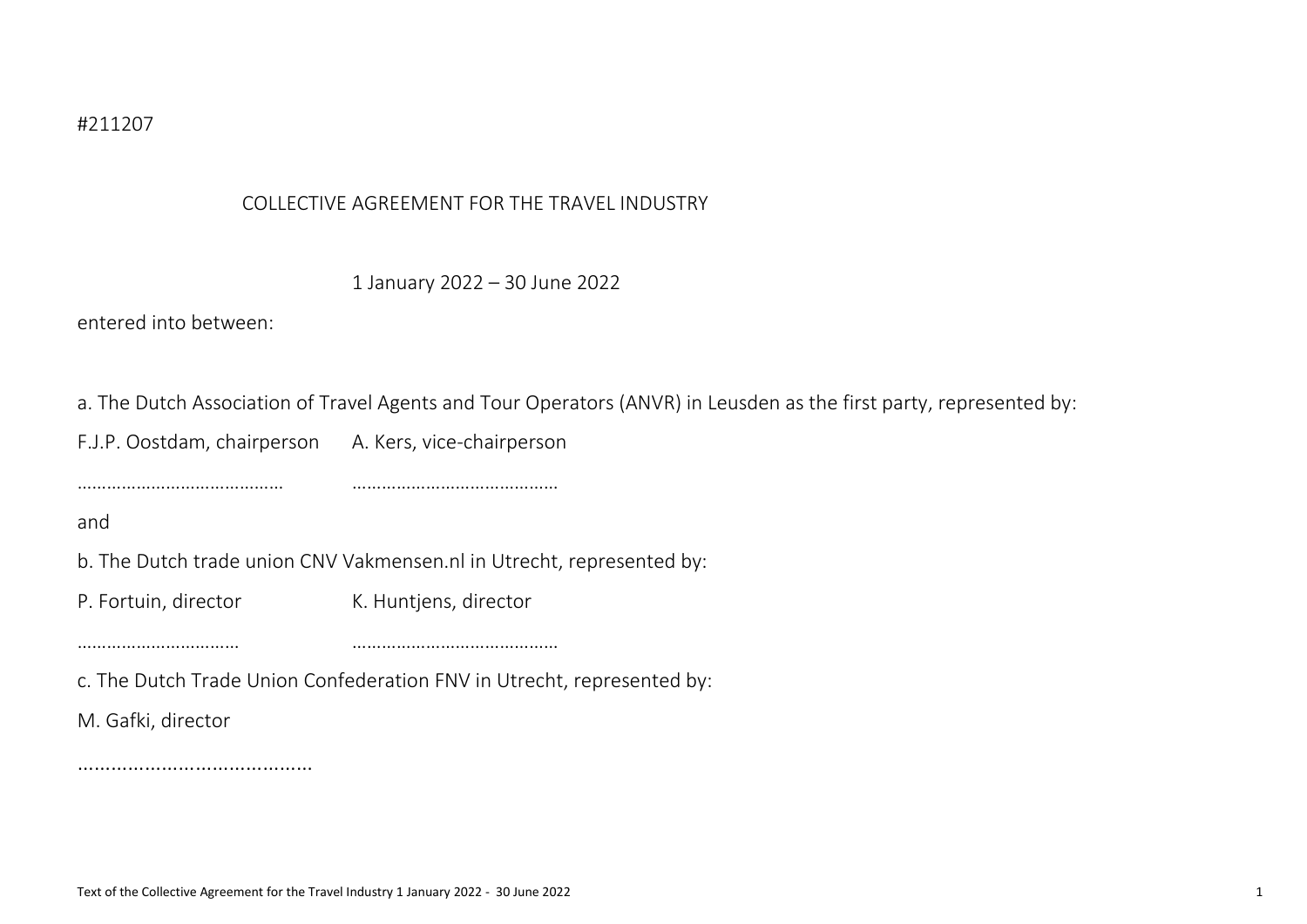# **Application of the collective agreement**

Article 1 – Applicability of the collective agreement

## 1. To whom does the collective agreement apply?

The arrangements in this collective agreement apply to employees and employers of whom the company or part of the company conducts the business of (online) tour operator and/or (online) travel agent.

## 2. To whom does the collective agreement not apply?

The arrangements in this collective agreement do not apply to:

- a. Companies or parts of companies to which a collective agreement applied on 1 January 1993
- b. Coach companies
- c. Airline companies
- d. Shipping companies
- e. Railway companies
- f. Trainees
- g. Holiday workers

## 3. To whom does the collective agreement apply in part / in an adapted version?

- a. The provisions on the determination of the remuneration and the working hours do not apply to employees with a job level above job category 8, as included in Appendix 1.
- b. Temporary workers, see Article 1.4.
- c. On-call workers, see Article 5.
- d. Tour leaders and tourist guides, see Articles 16, 25 through 27.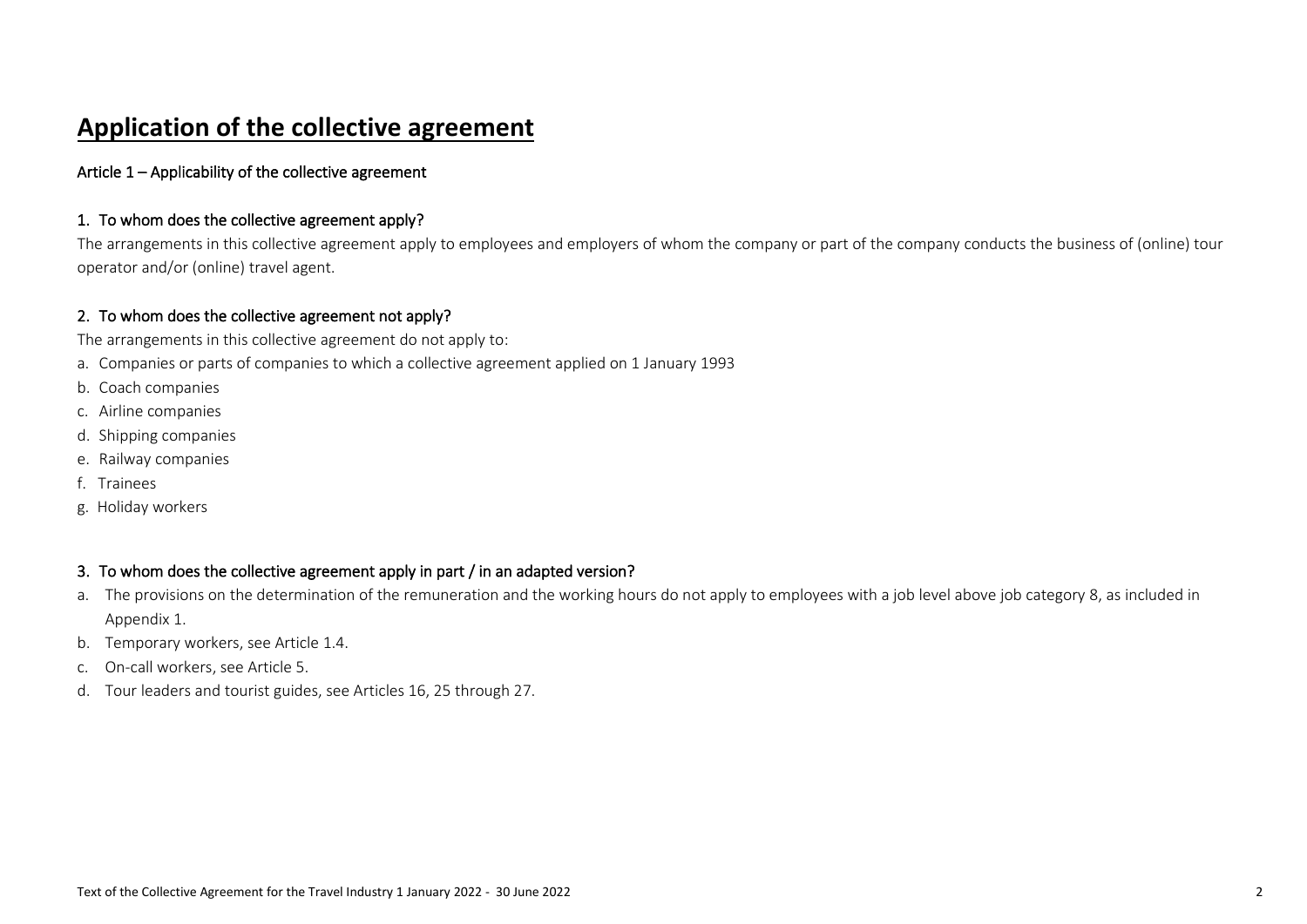## 4. Temporary workers and persons employed through a payrolling company

a. The following articles of this collective agreement apply to temporary workers:

- Article 12 Overtime (allowance)
- Article 15 Job classification and remuneration
- Article 17 Individual pay rise
- Article 19 Holiday allowance
- Article 20 Special hours (allowance)

b. As a hirer, the employer is obliged to ensure that the temporary employment agency or employer using a payrolling company applies the employment conditions as referred to in this article to temporary workers and workers employed through a payrolling company. The employer does this by including a provision in the agreement for services with the temporary employment agency or payrolling company, stating that the provisions of this article will be applied. If the temporary employment agency has been bound, directly or by means of an order extending the applicability of a collective agreement, by a collective agreement that provides for the direct effect of paragraphs 1 and 2 of this article, the employer will be deemed to have fulfilled its obligations of this article.

c. The employer will only use NEN 4400-certificied employment agencies listed in the Labour Standards Register.

d. If the employer fails to fulfil its obligations as set out in paragraphs 1 and 2 of this article, the temporary worker may claim compliance with these provisions from the employer.

e. Employees who work under a payroll construction are entitled to the same employment conditions as employees who have a regular employment contract with the employer.

## 5. Derogation from the collective agreement for the benefit of the employee only

The employer can only derogate from this collective agreement for the benefit of the employee. Wages and employment conditions agreed in the company that are more favourable than the provisions of this collective agreement remain in force.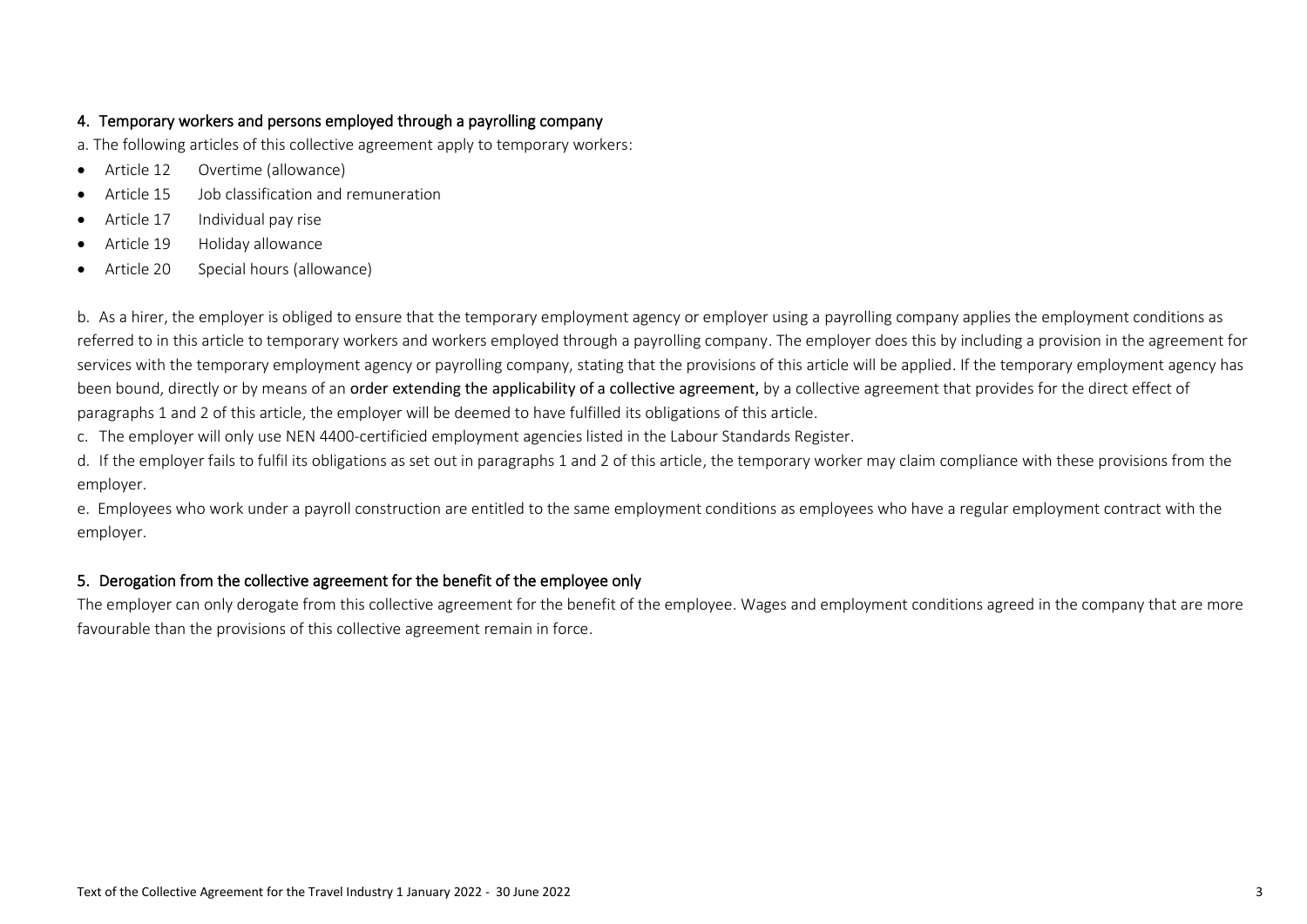### Article 2 – Definitions

General: Where reference is made to the employee, both the female and the male employee are meant

- 1. Employer: any natural person or legal entity that operates one or more companies which conduct the business of (online) tour operator and/or (online) travel agent for more than 50% of the wage bill and that employs one or more employees.
- 2. (Online) Tour operator: anyone who, in the course of his business, offers (pre-)organised trips in his own name. This also includes anyone who, in the Netherlands, provides intermediary services, for the benefit of travellers from the Netherlands or other countries or for the benefit of travel companies established outside the Netherlands, for the execution of trips or parts thereof.
- 3. (Online) Travel agent: anyone who, in the course of his business, provides intermediary services for the formation of agreements for travel in the broadest sense, including agreements with regard to transport, accommodation, and package tours.
- 4. Employee: the man or woman who has entered into an employment agreement with the employer within the meaning of Book 7, article 610 of the Dutch Civil Code and whose work location is in the Netherlands.
- 5. Tour leader<sup>1</sup>: the employee who, based on an agreed programme, takes round or supervises groups of travellers at the location of the travel destination, or takes care of parts of a programme (sports, excursions, tours, etc.). When returning to the Netherlands after supervising the trip, the tour leader has his usual work location in the **Netherlands**
- 6. Tourist guide<sup>1</sup>: The employee who, at the location of the travel destination, informs individual travellers and groups on tourist attractions and provides facilities support. The tourist guide helps travellers on their way to discovering the country themselves. When returning to the Netherlands after guiding the tour, the tour leader has his usual work location in the Netherlands.
- 7. On-call worker: the man or woman who has entered into an on-call contract within the meaning of Book 7, article 628a, paragraph 9 of the Dutch Civil Code.

 $1$  The work to be carried out is the guiding principle for the job classification (see article 16).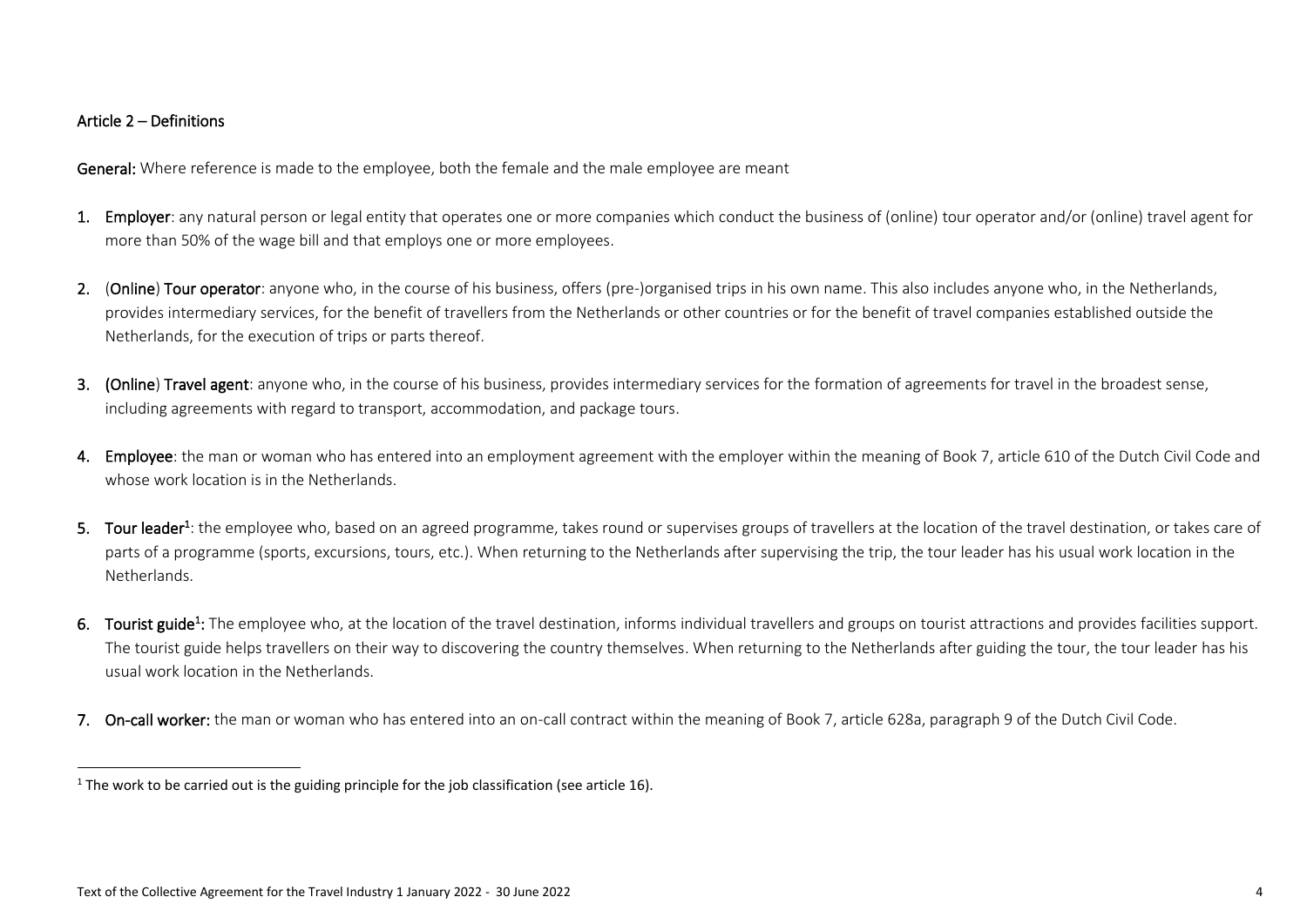- 8. Gross pay: the gross pay in any period excluding allowances, bonuses and suchlike.
- 9. Net wages: the net wages in any period including any allowances, bonuses and suchlike.
- 10. Hourly wage: the periodic pay, divided by the number of hours that a full-time employee works per period.
- 11. Seasonal work: the kind of work which, as a result of climatic or natural circumstances, cannot be carried out for more than nine months per year (see Appendix 4 for an overview).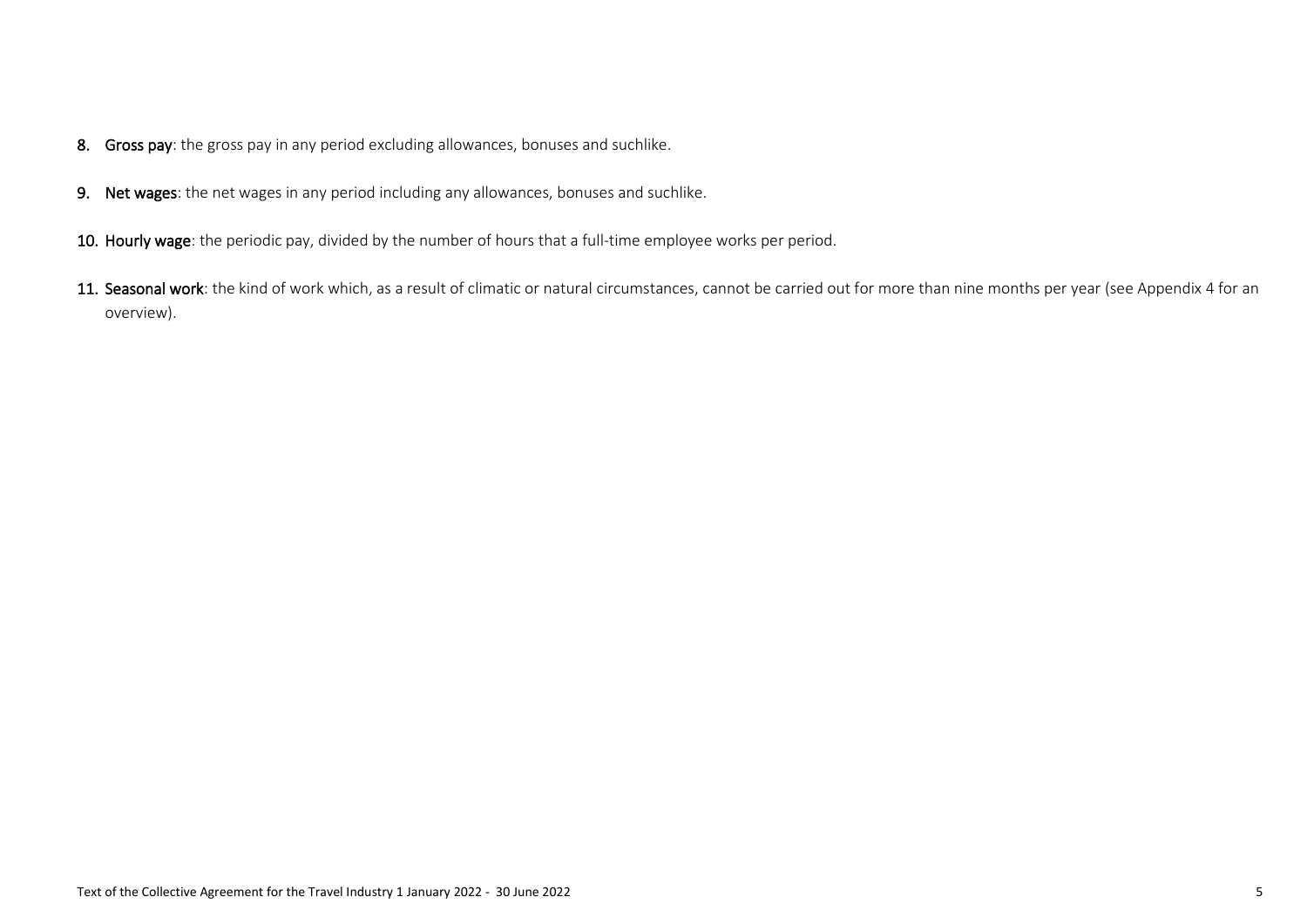## **My employment agreement**

## Article 3 – My work

## 1. Trial period

The trial period in an employment agreement is as follows:

- agreements for six months or shorter: no trial period
- agreements for more than six months and no more than two years: one month
- agreements for an indefinite period of time: two months

The employer will not agree a trial period if the employee has performed the same job for the employer prior to the employment.

### 2. Notice period

In derogation from Book 7, article 672, paragraphs 2 and 3 of the Dutch Civil Code, a notice period of two months applies for both the employer and the employee. This period may be deviated from in individual employment agreements, provided that the notice period cannot be shorter than one month.

## 3. Termination of the employment agreement

- a. An employment agreement for an indefinite period of time terminates:
- by notice of termination given by the employer or the employee, with due observance of the notice period;
- pursuant to the other statutory provisions.
- b. An employment agreement for a definite period of time terminates on the last day of the agreed contract term.
- c. The employment agreement terminates on the same day of the month in which the employee reaches the state pension age applicable to him or her.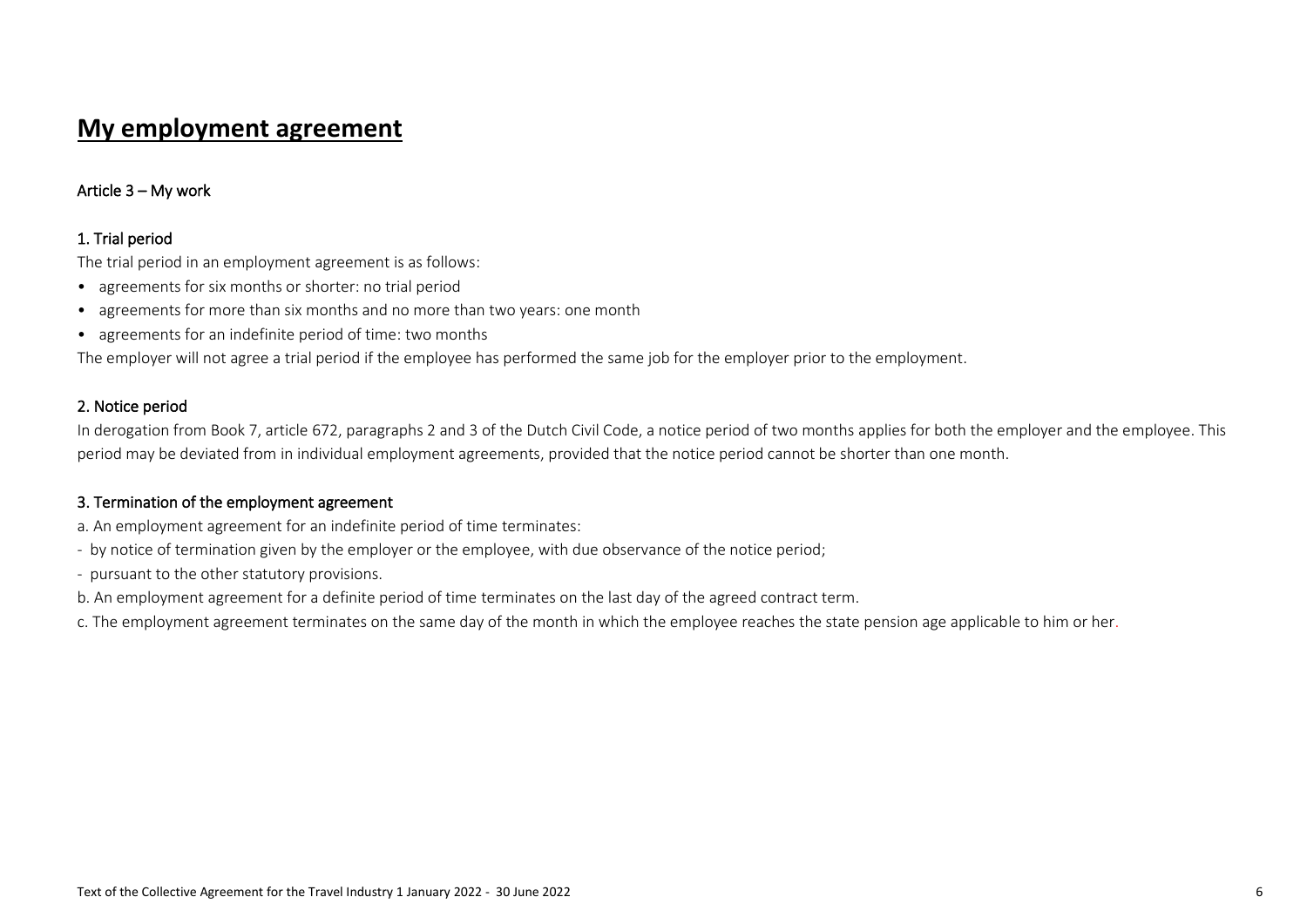### Article 4 – Chain provision and seasonal work

## 1. Chain provision

Pursuant to the law (Book7, article 668a, paragraph 1 of the Dutch Civil Code), an employment agreement for an indefinite period of time is formed when three employment agreements have been concluded between the parties and/when the employment agreements exceed a period of 36 months. The chain of employment agreements can only be broken when there is a period of at least six months between the employment agreements.

## 2. Exception for seasonal work

For seasonal work as defined in Article 2 paragraph 11 of the collective agreement, the interval between the employment agreements has been shortened from six months to three months, provided that the seasonal nature is included in the written employment agreement by means of the prefix 'seasonal', supplemented with a reference to Appendix 4 of the Collective Agreement for the Travel Industry.

## Article 5 – On-call workers

## 1. Applicability of the collective agreement

The provisions of this collective agreement apply to on-call workers, with due observance of the following paragraphs of this article.

## 2. At least three hours for each call

The work of an on-call worker will be carried out in periods of at least three hours. The employer is only entitled to have the on-call worker carry our work in periods of less than three hours on the express request of this worker.

## 3. Holiday allowance

The employer is entitled to grant an additional payment to the hourly wage of 8%, instead of paying an annual holiday allowance.

## 4. Number of hours to be worked

For each on-call situation, the number of hours to be worked will be determined in joint consultation.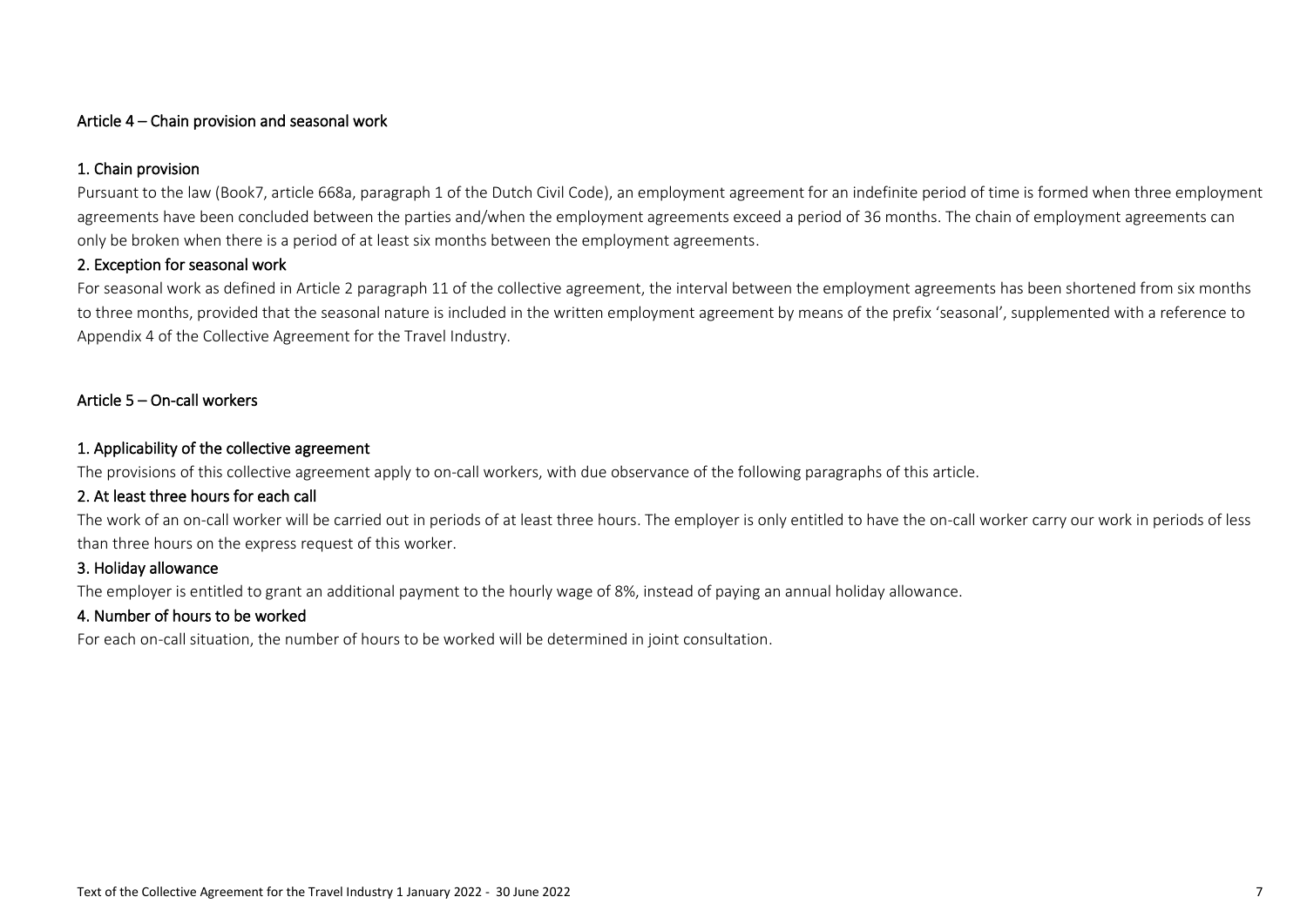### Article 6 – Working abroad

The client is obliged to ensure that a person registered with a Dutch municipality and who accompanies customers abroad, exclusively or mainly for that Dutch tour operator, other than on the basis of an employment agreement:

- a. in the event of occupational disability, will receive the compensation agreed for the work for the period of time during which the agreement would apply, with a maximum of six months;
- b. in the event of an accident during the term of the agreement, will be granted an insurance benefit amounting to the costs of repatriation to the Netherlands, and also:
	- a one-off insurance benefit of  $\epsilon$  4.538,- in the event of death;
	- an insurance benefit of  $\epsilon$  113.445.- in the event of permanent invalidity;
- c. in the event of death, that the surviving dependants are granted a death benefit as specified in Article 22 of this collective agreement.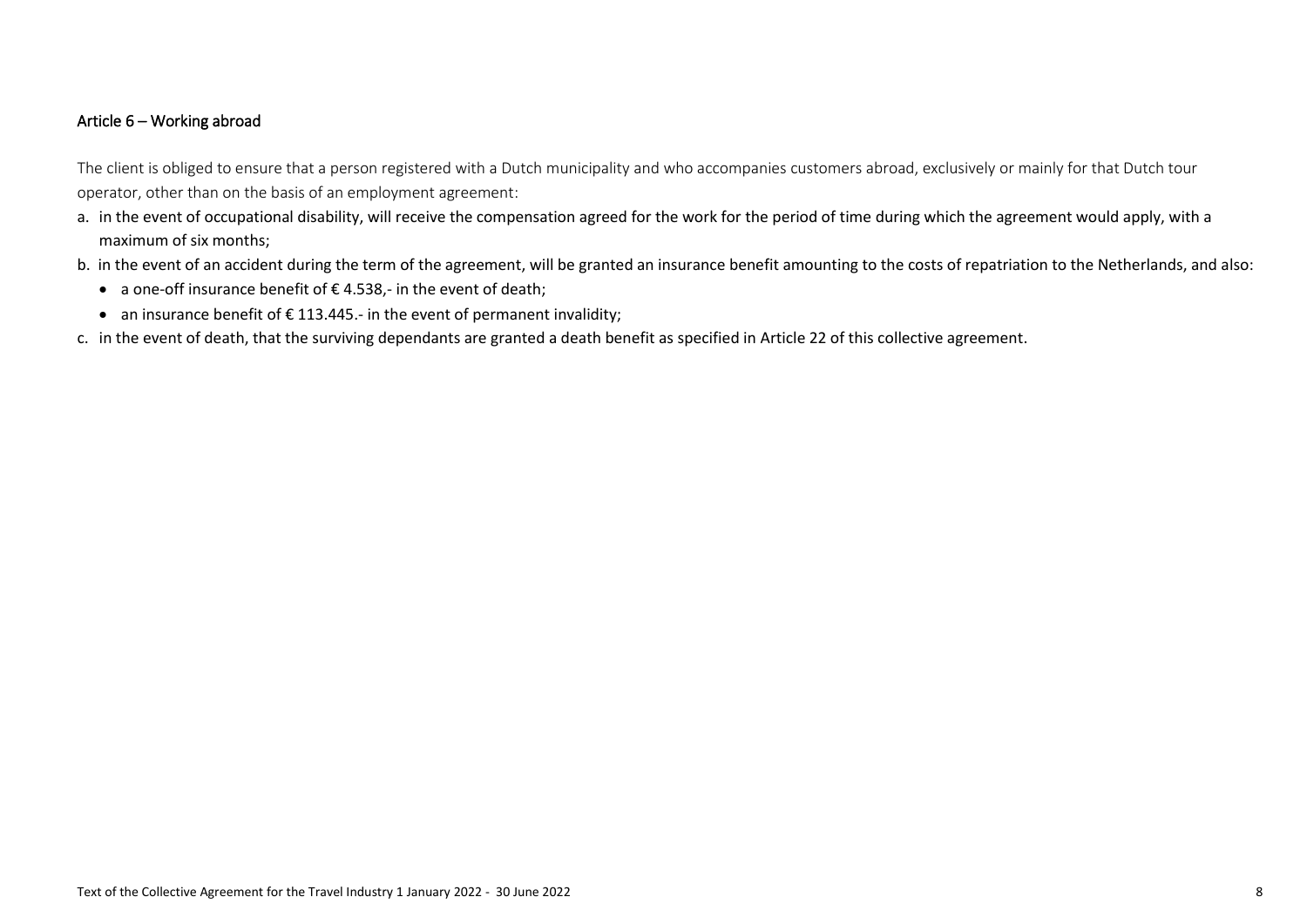# **My time**

## Article 7 – Working time and working hours

### 1. Usual working time

Usual working time is taken to mean the work that is carried out for:

- no more than nine hours per day, and
- no more than five days per week on average, calculated over a consecutive period of no more than 13 weeks and pro rata in the case of an agreed working week of less than five days.

For attaining the five-day working week, the employee who has worked six days in a working week is entitled to compensation of this sixth day within thirteen weeks. A *consecutive working period cannot exceed six days. For part-timers, this applies in proportion to their agreed working week.*

• no more than 39 hours per week on average, calculated over a consecutive period of no more than 26 weeks.

### 2. Usual working hours

Usual working hours are: Monday through Saturday between 07:00 and 20:00, interrupted by a break of at least half an hour.

### 3. Working on Sundays and public holidays

In principle, work on Sundays and public holidays is done on a voluntary basis. If the employer does not succeed in obtaining the necessary staffing level using volunteers, the employer can oblige employees to work on no more than eight Sundays and public holidays per year. This does not apply for employees with demonstrable conscientious objections. Working on the above-mentioned Sundays and public holidays is not regarded as overtime, but will be included in the work rosters and taken into account when determining the average working week.

### 4. Commencement and end of working hours

For each company, the commencement and end of the working hours have to be further determined.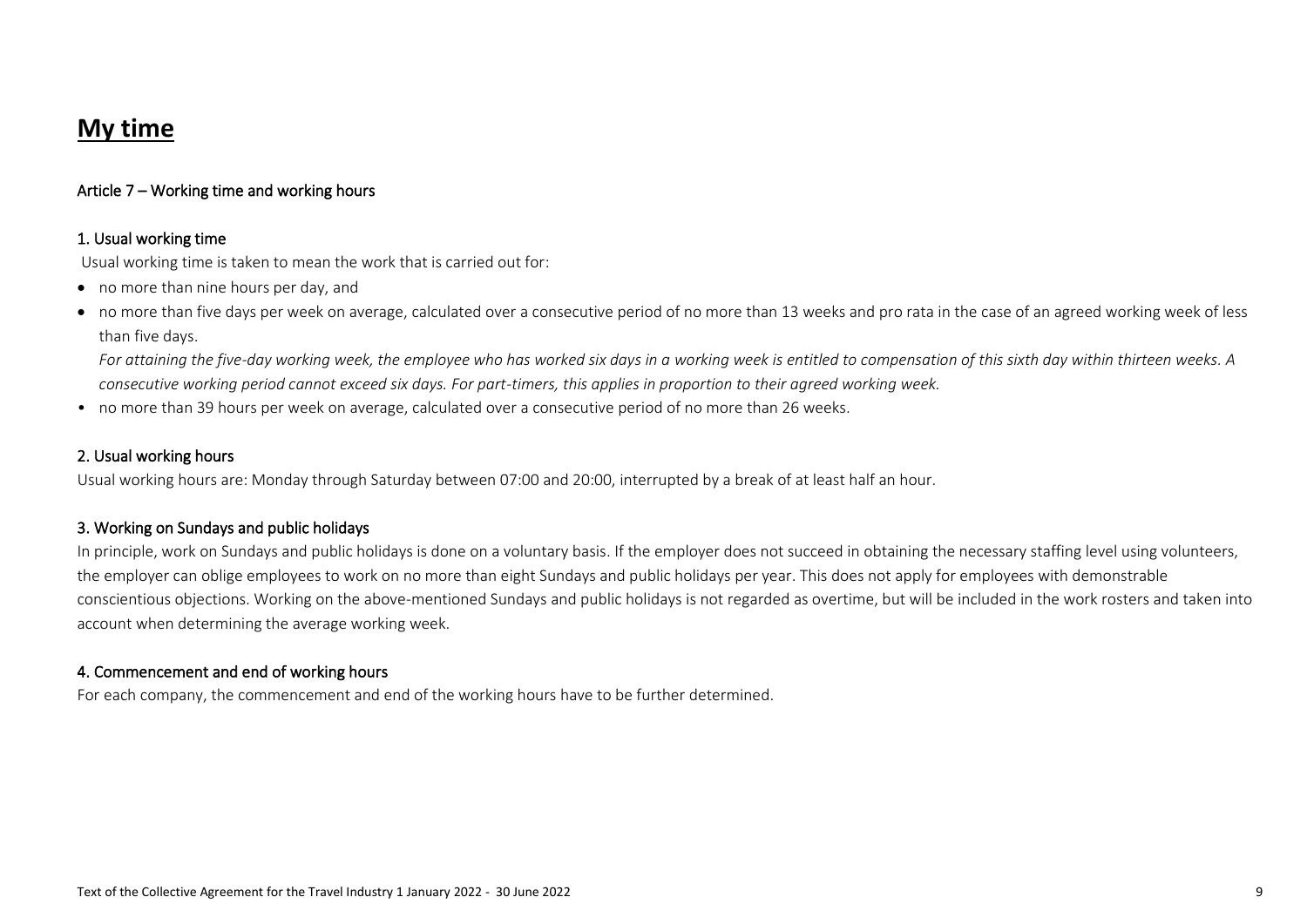### Article 8 – Leave

1. The number of annual days of holiday is:

## a. 24 days

b. in derogation from the provisions under a, the number of annual days of holiday for an uninterrupted employment of at least 5 full years within the travel industry when reaching the following ages during the current holiday year is: 25 days for 45 years, 26 days for 50 years, 27 days for 55 years.

## 2. Leave days on a pro rata basis

When the employee has been employed for part of a calendar year, or has worked part-time during the calendar year or part thereof, he will be entitled to a pro rata part of the days of holiday specified in paragraph 1. An employee who works part-time also accrues holiday rights over the hours worked in excess of his contractual working time, unless this concerns overtime.

## 3. Further rules for taking holidays

The holiday year is equal to a calendar year, unless a different period has been agreed with the works council or the employee representative body. The employer provides further rules for taking holidays. The employer determines the start and end dates of the holiday period after consultation with the employee. Any consecutive holiday period to be determined by the employer will start between 30 April and 1 October as far as possible.

### 4. Consecutive holidays

The employee is entitled to take up at least three consecutive weeks of holiday per calendar year. The employer is entitled to stipulate that the employee takes at least two consecutive weeks of holiday per calendar year.

## 5. Expiry period for days of holiday

The statutory regulation applies for the expiry period of days of holiday.

## 6. Compulsory day of holiday

The employer is entitled to designate one day of holiday per year as a compulsory day of holiday.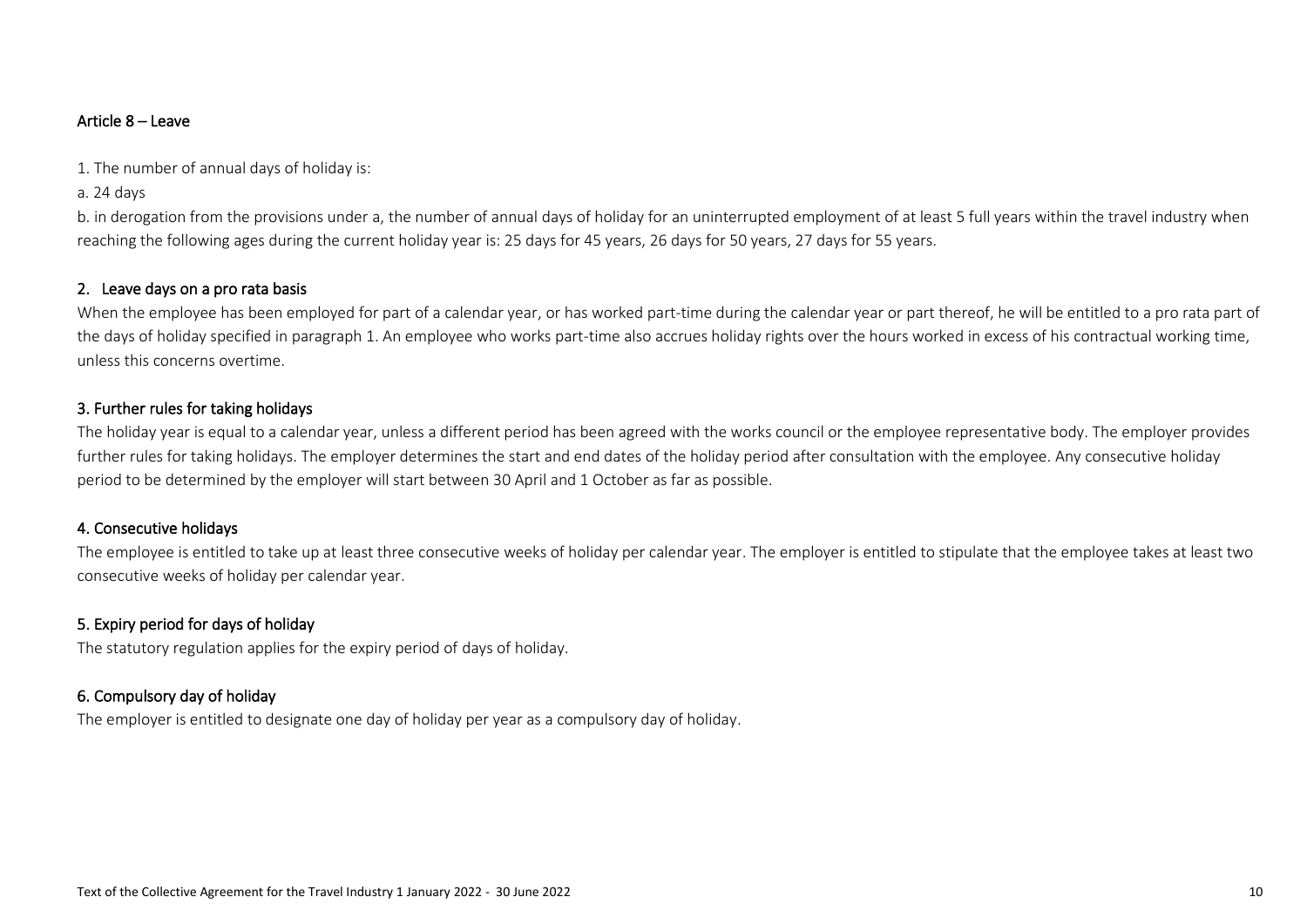## 7. Taking holidays for a special public holiday

Wherever possible, the employer will meet the requests of individual employees to be allowed to take a day off on a day that is special to them (a religious holiday).

## Article 9 – Days of holiday and end of employment

## 1. Set-off of days of holiday at the end of the employment

Upon termination of the employment, any days of holiday not taken or taken in excess will be set off.

### 2. Taking holidays during the notice period

During the notice period, the employee may take 50% of his remaining days of holiday, with a maximum of two weeks. This right can only be limited by the employer in the event of serious reasons for the prevention of sudden low staffing levels within the company.

### Article 10 – Public holidays

### 1. Official public holidays

Official public holidays are: New Year's Day, Easter Sunday and Easter Monday, Ascension Day, Whit Sunday and Whit Monday, King's Day, Christmas Day and Boxing Day, and the fifth of May in anniversary years.

## 2. Derogation at company level

At company level, a deviating arrangement can be agreed with the works council or the employee representative body, provided that the number of paid leave days has to be equal to the number of days referred to in paragraph 1.

## 3. Derogation at an individual level

In joint consultation, the individual employee can make arrangements on a different elaboration of the arrangements regarding public holidays, also provided that the number of paid leave days has to be equal to the number of days referred to in paragraph 1.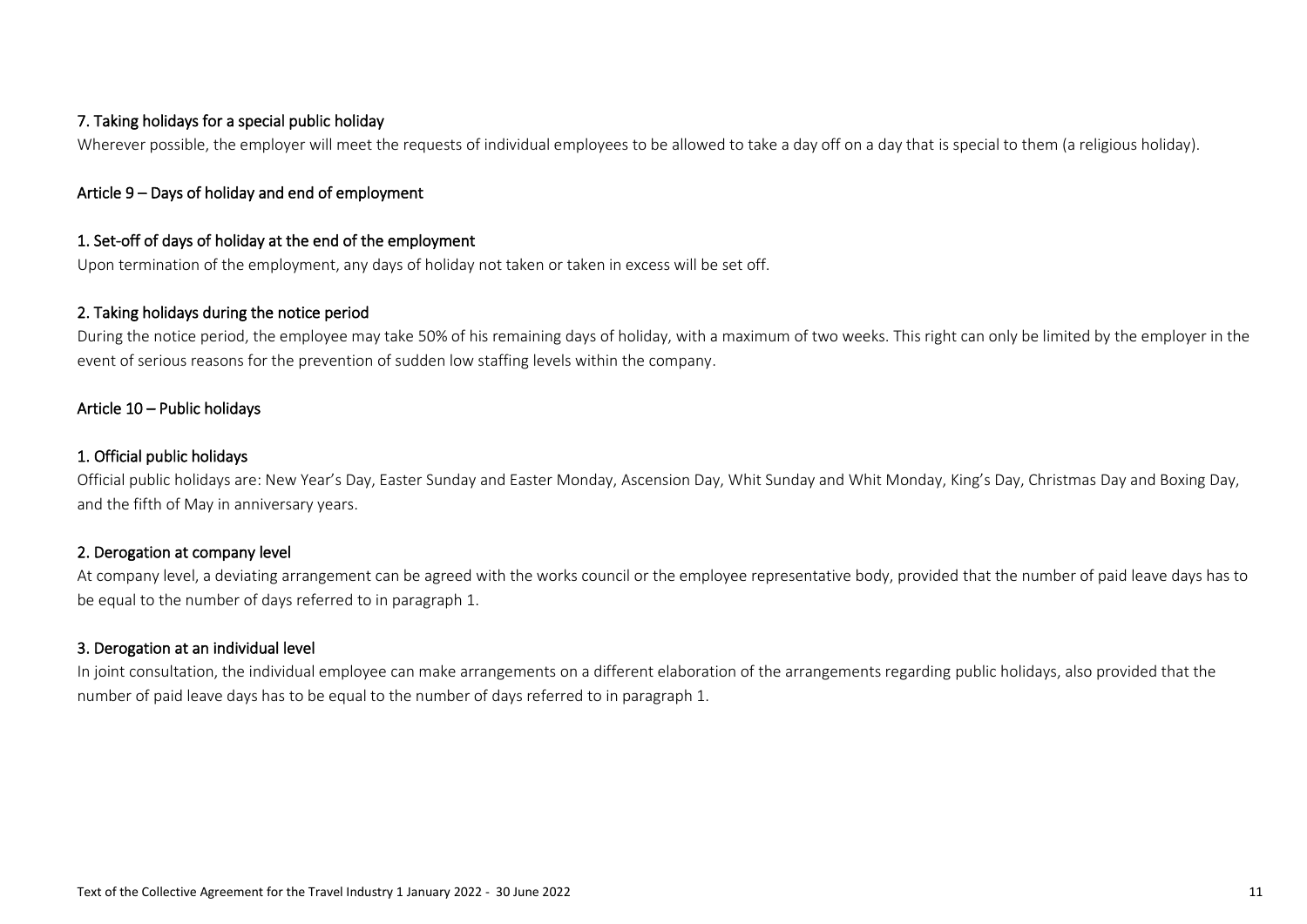## Article 11 – Special leave

1. In the event of absence other that as referred to in Book 7, Title 10, article 629 of the Dutch Civil Code, payment of wages will not be continued, except in the special circumstances referred to hereinafter for the duration specified there, provided that the employee has informed the employer in good time as far as possible. Special leave is only granted for the day itself and if the event is actually attended (insofar as relevant).

The special leave amounts to:

a. in the event of marriage or registered partnership, 2 days;

b. in the event of the marriage of a child, brother, sister, brother-in-law, sister-in-law and the marriage or remarriage of one of the parents or parents-in-law, 1 day;

c. in connection with the wife giving birth, the registered partner or person with whom the employee lives unmarried or the person whose child the employee recognizes, including the statutory right to paternity leave pursuant to Article 4 paragraph 2 of the Work and Care Act, once the hours worked per week;

d. in the event of the 25th, 40th and 50th wedding anniversary of the employee, his/her children, parents or grandparents, provided that this has been communicated at least 1 week in advance, 1 day;

e. in the event of the 25-year and the 40-year service anniversary, 1 day;

f. in the event of the death of the spouse or a child living at home, from the day of death up to and including the day of the funeral / cremation;

g. in the event of the death of one of the parents or a child living away from home, 2 days;

h. in the event of the death of a brother, sister, brother-in-law, sister-in-law, grandparent, parent-in-law, son-in-law, daughter-in-law or grandchild, 1 day;

i. in the event of both admission to and discharge from a hospital of the spouse or an unmarried child, 1 day;

j. in the event of moving house 1 day for each time, but never more than a total of 2 days per 2 years;

k. in the event of fulfilment of an obligation without monetary compensation imposed by the law / the government, which has to be fulfilled in person within a reasonable period, no more than 1 day.

Absence as referred to in this article is taken to mean the loss of time during which work would have been carried out if absence has not been necessary.

2. Where reference is made to 'child' in this article, this is also taken to mean a stepchild, an adopted child or a foster child. Where reference is made to 'spouse' or 'marriage' in this article, this is also taken to mean registered partner and registered partnership.

3. In the absence of a spouse, the partner with whom the person concerned is living together can be considered equal to a spouse, provided that the employee has notified the employer thereof prior to the events referred to in paragraph 1.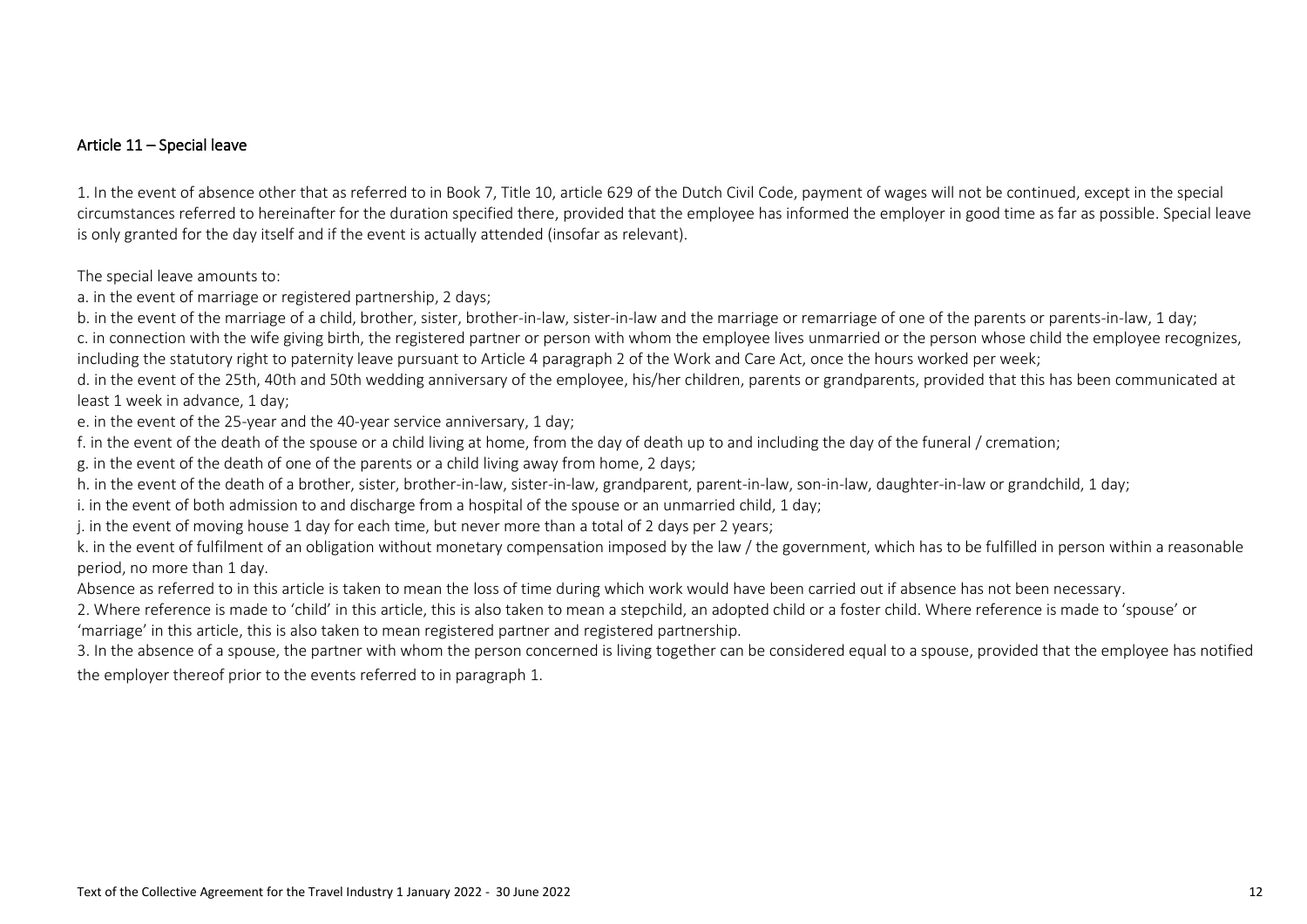### Article 12 – Overtime

### 1. Who is entitled to overtime pay

Employees with positions in job categories 2 through 5 (see Appendix 1) are entitled to overtime pay.

### 2. When does overtime exist

Overtime only exists when it is worked on the instructions of the employer and when the usual working hours, as specified in Article 7 paragraph 1, are exceeded. The employer will make efforts to prevent the average of 39 hours, calculated over 26 consecutive weeks, from being exceeded.

### 3. Time off in lieu

The employee who has worked more than the average of 39 hours, calculated over a period of 26 consecutive weeks, is entitled to take this overtime worked in half days and/or full days, in consultation with the employer.

In consultation with the works council or the employee representative body, the employer may deviate from the period of 26 weeks.

### 4. Overtime allowance

In the event of overtime, an allowance of 25 % in addition to the usual hourly wage applies. The overtime allowance and the allowance for special hours, as referred to in Article 20 paragraph 1, may accumulate.

### 5. Choice for time off in lieu and/or in money

For each business unit or department, the employer determines whether overtime will be compensated by time off in lieu or in money, or a combination of both. When overtime is compensated by time off in lieu, the employer will determine in consultation with the employee when this time off can be taken.

### 6. Maximum number of hours per week

Employees with positions in job categories 2 through 8 (see Appendix 1) are obliged to work overtime if the employer asks them to do so. However, the employer cannot oblige them to work more than 47 hours per week. For the positions of tour leader and tourist guide, the maximum number of hours per week that they can be obliged to work is 56.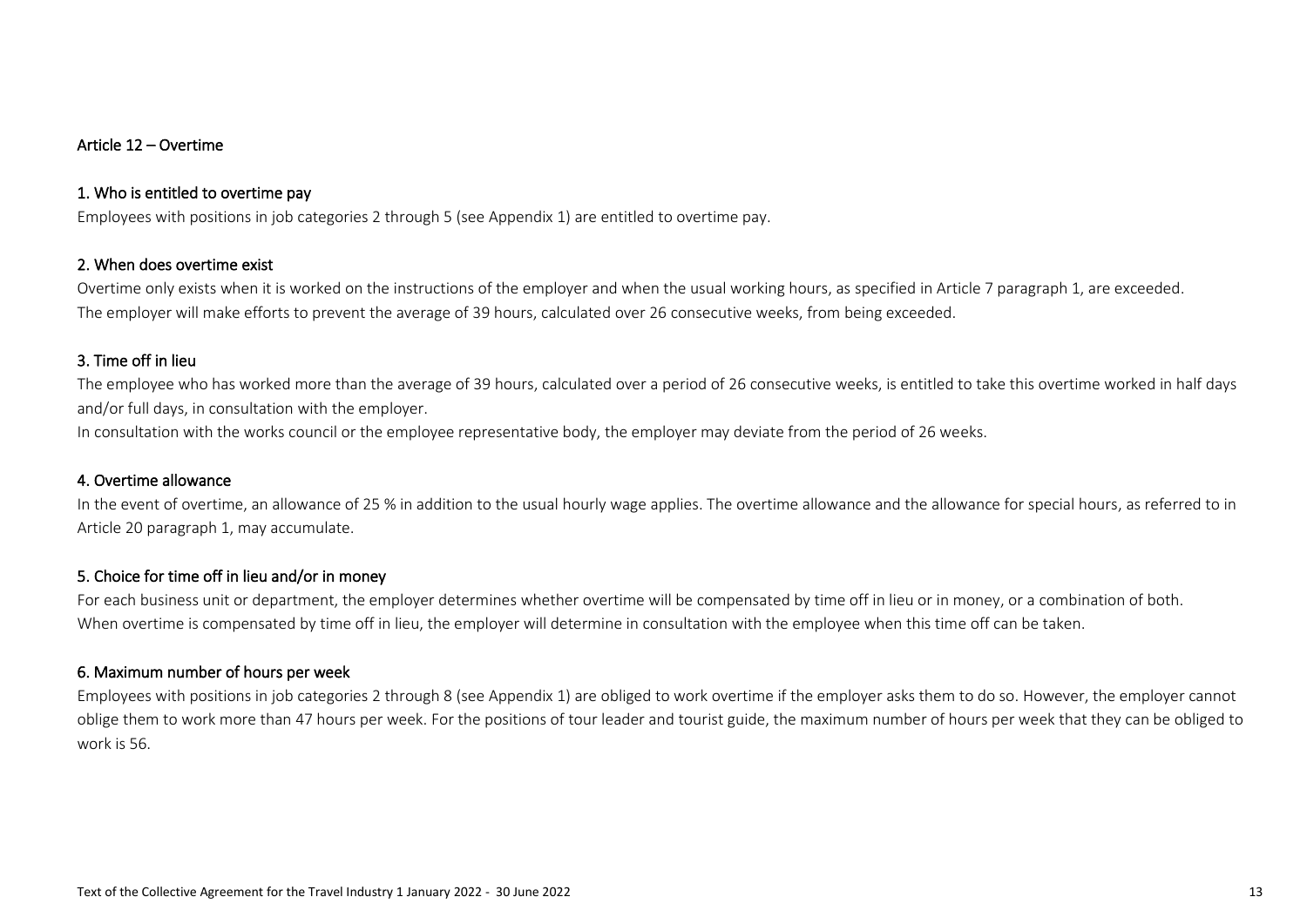# **My development and employability**

### Article 13 - Development

### 1. Development

The employer and the employee will annually hold consultations with each other with regard to development, career policy, (sustainable) employability, and the training and courses to be attended by the employee that are important for the performance of the job or further career development. Agreements ensuing from these consultations are laid down in a personal development plan (*Persoonlijk Ontwikkelingsplan*, POP). During these annual consultations, going on a study trip will be discussed with employees doing sales jobs with regard to holiday trips, and the agreements made will be included in the POP.

### 2. Study costs

The costs for the sector-oriented or function-oriented training courses that are attended on the employer's request are borne by the employer. Costs considered as such are tuition fees, exam fees, travel and accommodation expenses, and the costs of prescribed training materials.

## 3. Study leave

In consultation with the employer, the employee is granted 100% study leave without loss of salary for function-oriented training courses, when these are held during working hours.

### 4. Study trips

1. A study trip is a trip made by the employee at the request or on the instructions of the employer. The employee is entitled to a compensation for the costs of transport, the meals, and the overnight stay(s).

- 2. The employer will only pay those hours (without overtime pay) the employee would have worked if he had not been on a study trip.
- 3. After the trip, a minimum daily rest of 11 hours applies before the employee goes back to work.

### Article 14 - Stichting Reiswerk

Stichting Reiswerk supports the employees in the travel industry in their development. Via [www.reiswerk.nl,](http://www.reiswerk.nl/) employees are given access to an online learning platform with training courses and other tools that support their development. The foundation ensues form the Collective Agreement for the Travel Industry with respect to the Social Fund (collective agreement no. 3810).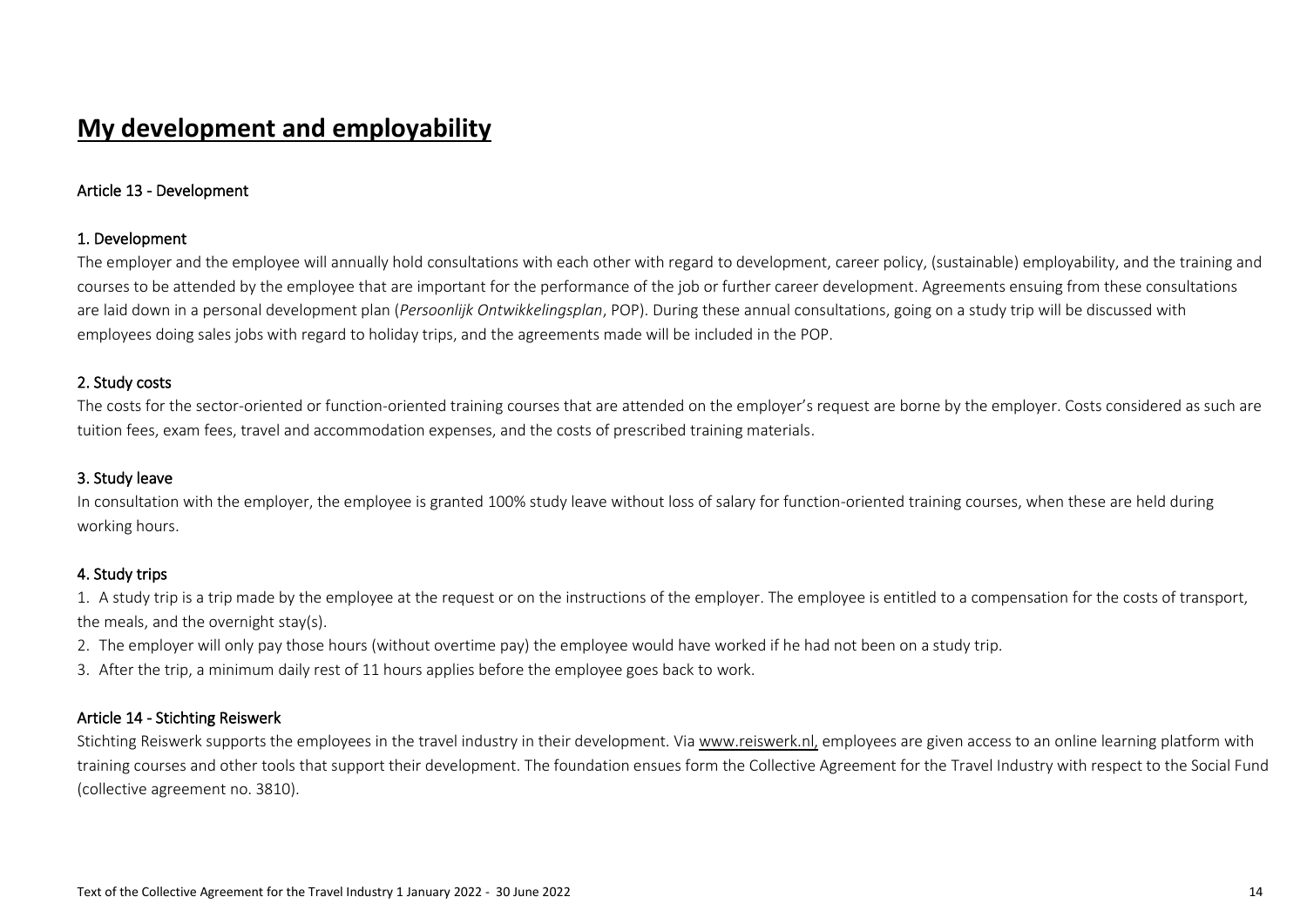## **My Income**

### Article 15. Job classification and remuneration general

1. Based on the work carried out by the employee, the employee will be classified in a job category. The job categories and the provisions with regard to the associated wages have been included in Appendices 1 and 3 of the collective agreement.

2. The employer pays the wage, in the form of an advance payment or otherwise, at the end of each payment period.

### Article 16. Job classification and remuneration of tour leader and tourist guide

The classification is based on the work to be carried out. The positions of tour leader and tourist guide are classified in job category A. The job category and the provisions with regard to the associated wages have been included in Appendix 3a.

### Article 17 – Individual pay rise

Each calendar year in the same period, the employer will grant an individual pay rise according to the following system:

1. The employer will hold an assessment interview with every employee in the salary groups 2 through 8 who receives a salary below the maximum amount of the salary scale applicable to him (see Appendix 3) and who has been employed for six months or longer.

2. Depending on the outcome of the assessment interview, the employee receives a pay rise of at least 1% for a good or more than good assessment result and 0% for a mediocre or lower assessment result. If the assessment interview does not take place in a calendar year because the employer does not take any demonstrable initiative thereto, the assessment result will be regarded as good or more than good – solely for the purpose of the implementation of this article.

3. The individual pay rise to be awarded will be calculated over the actual salary earned by the employee, up to the maximum salary scale applicable to him (see Appendix 3). If the employee has reached the maximum salary scale applicable to him, he will therefore not be entitled to a pay rise based on this article.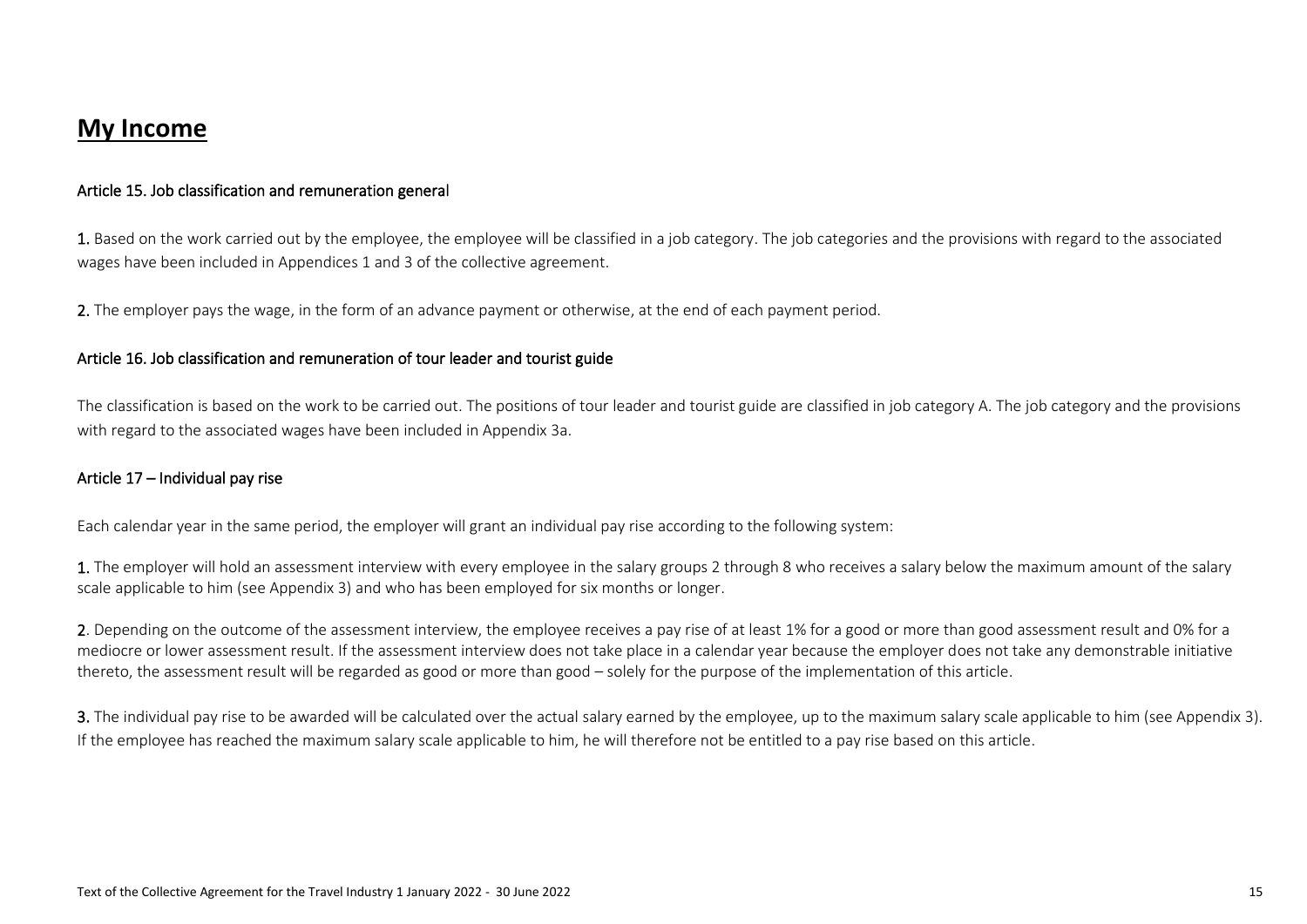### Article 18 – Options in employment conditions

The employee is entitled to use wages and days of holiday over and above the statutory minimum for existing tax-free facilities, to be further decided by each separate company.

### Article 19 – Holiday allowance

The holiday allowance amounts to 8% of the gross pay. This allowance is paid in the month of May at the latest. The allowance is calculated over the preceding period from May up to and including April, with due observance of Article 16 paragraph 2 of the Minimum Wage and Minimum Holiday Allowance Act. For employees who have not been employed for one full year, the allowance is calculated pro rata.

### Article 20 – Allowance for special hours

1. Employees with job levels in job categories 2 through 5 (see Appendix 1) are entitled to the following allowance if they carry out work during the following hours:

| Monday through Saturday between 00:00 and 07:00 |  | - 35%    |
|-------------------------------------------------|--|----------|
| Monday through Saturday between 20:00 and 24:00 |  | $: 35\%$ |
| Sunday and public holidays                      |  | $: 75\%$ |

2. The allowance for special hours:

- can be added to the overtime allowance;

- is calculated over the usual hourly wage.

## Article 21 – Stand-by duty

Stand-by duty is a duty during which the employee, outside the working hours applicable to him and for a set period, has to be accessible and available for carrying out work. This is necessary for ensuring the business operations. The employer that uses stand-by duties has to draw up regulations for them in consultation with the works council or the employee representative body. The employee receives the following compensation for a stand-by duty:

• For a stand-by duty that falls on a scheduled working day (or on a day that is considered a working day based on a fixed pattern): € 0,85 per hour.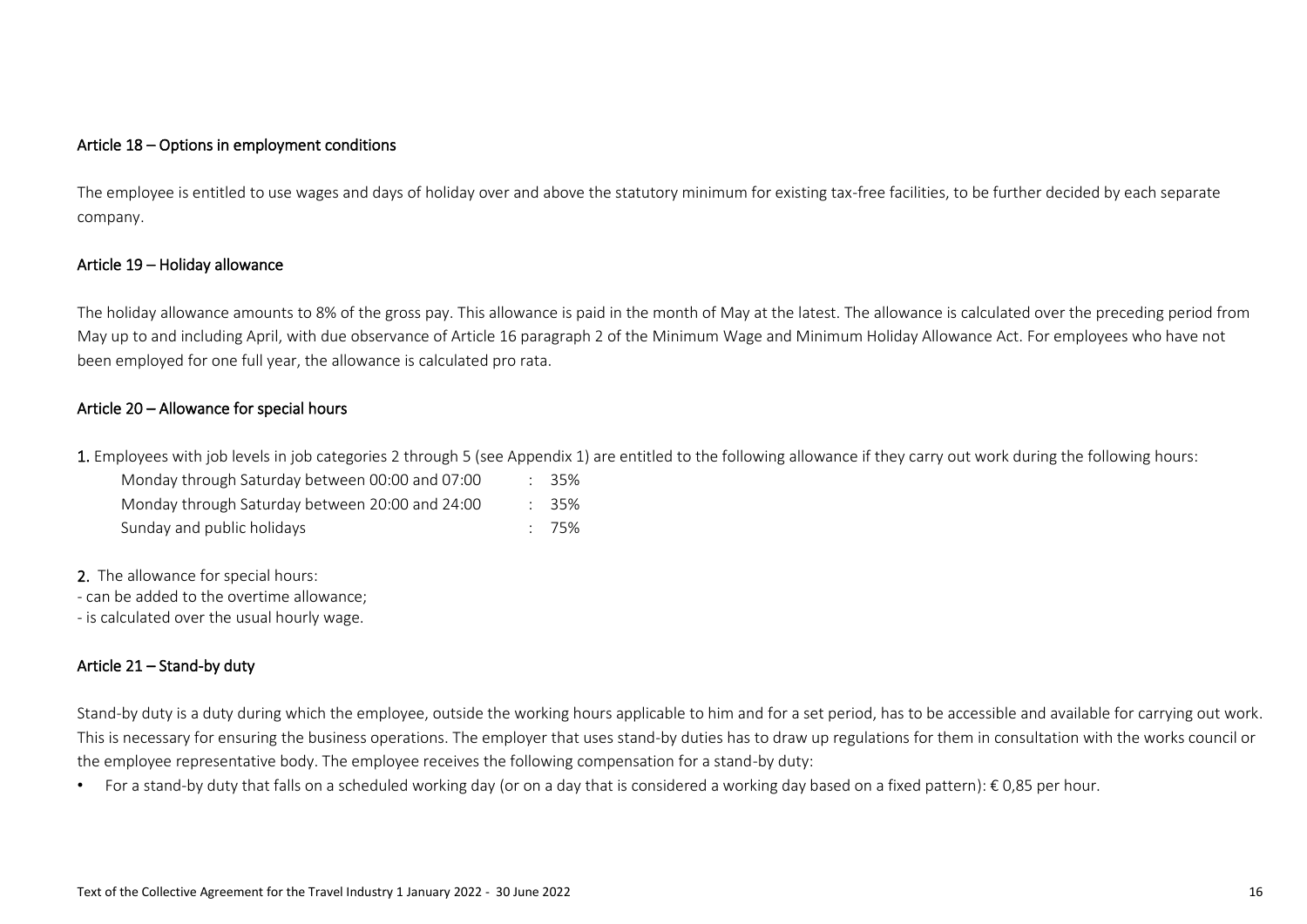• For a stand-by duty that falls in whole or in part on a non-scheduled working day (or on a day that is not considered a working day based on a fixed pattern):  $\epsilon$  2,00 per hour.

In the event of a collective pay rise, the above-mentioned compensations will also be increased by the same percentage from the day of entry into force of the agreed increase under the collective agreement.

# **My provisions and pension**

## Article 22 – Sickness and occupational disability

### 1. Reporting sick

The employee who is unable to carry out work due to sickness or occupational disability reports this to the employer as soon as possible, but before commencement of his working hours.

## 2. Continued payment of wages

During the first 52 weeks of occupational disability, the employee receives, in addition to the statutory continued payment of wages of 70% for a period of 104 weeks, a supplement of 30% of the wage he would have received if he had not been unfit for work. The continued payment of wages ends when the employment agreement ends. The employer is not entitled to apply waiting days.

### 3. No or partial continued payment of wages

The employer has the option not to continue to pay the wages and the supplement in the event of occupational disability if the employee has become unfit for work due to intent. He may also refuse the continued payment of wages and supplement during the period in which the employee has hindered or delayed recovery or has not carried out suitable work without sound reasons.

The employer may postpone continued payment of wages and refuse to pay the supplement if the employee fails to comply with the rules and instructions applicable to him in the event of sickness, including inspection requirements. In addition, the employer may refuse to pay the supplement during the period in which the employee refuses to cooperate in a second opinion of the Employee Insurance Agency UWV, requested by the employer, or misuses this provision.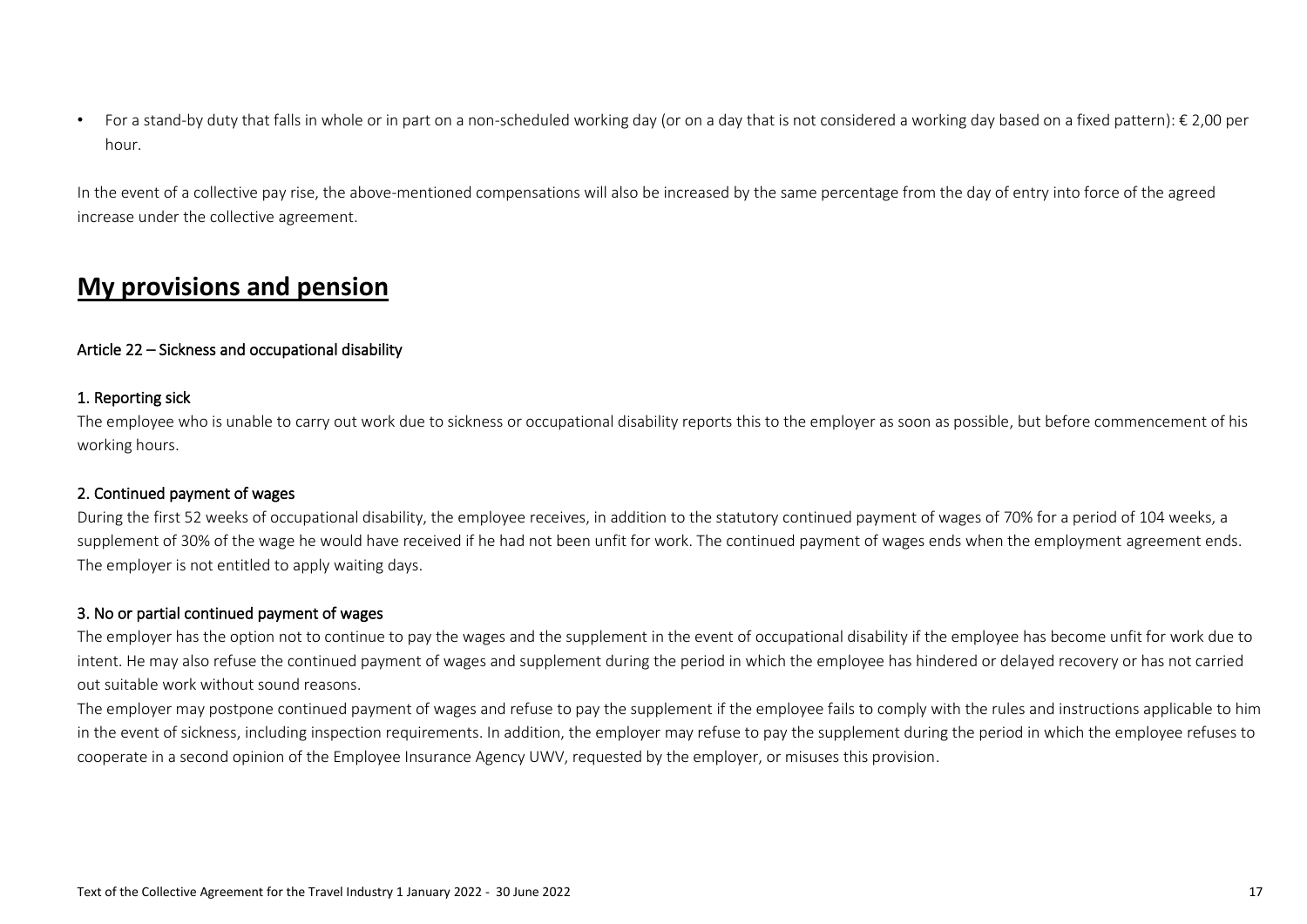## 4. Claim for compensation against a third party

If with regard to the occupational disability of the employee, the employer has a claim for compensation against one or more third parties, the employee will provide the required information. If the employee refuses to provide such information, he will not be entitled to the supplement referred to in paragraph 2.

## 5. Second opinion

If a second opinion with regard to the employee's occupational disability is requested, the employer will, pending the decision of the UWV, following on from the first 52 weeks of occupational disability and for no more than one month, supplement the wage to 100% of the wage the employee would have received if he had been fit for work.

### 6. Redeployment

If an employee has become permanently unable to do his own job, the employer will primarily focus on redeployment within the employer's company.

### Article 23 - Pension

Since 1 January 2021, the employee's pension will be arranged by PGB pension fund. The regulations of that scheme can be downloaded via www.pensioenfondspgb.nl.

### Article 24 – Death benefit

When an employee has died, the remaining gross monthly salary plus two additional monthly salaries are paid to the surviving dependants as referred to in Book 7, article 674 of the Dutch Civil Code.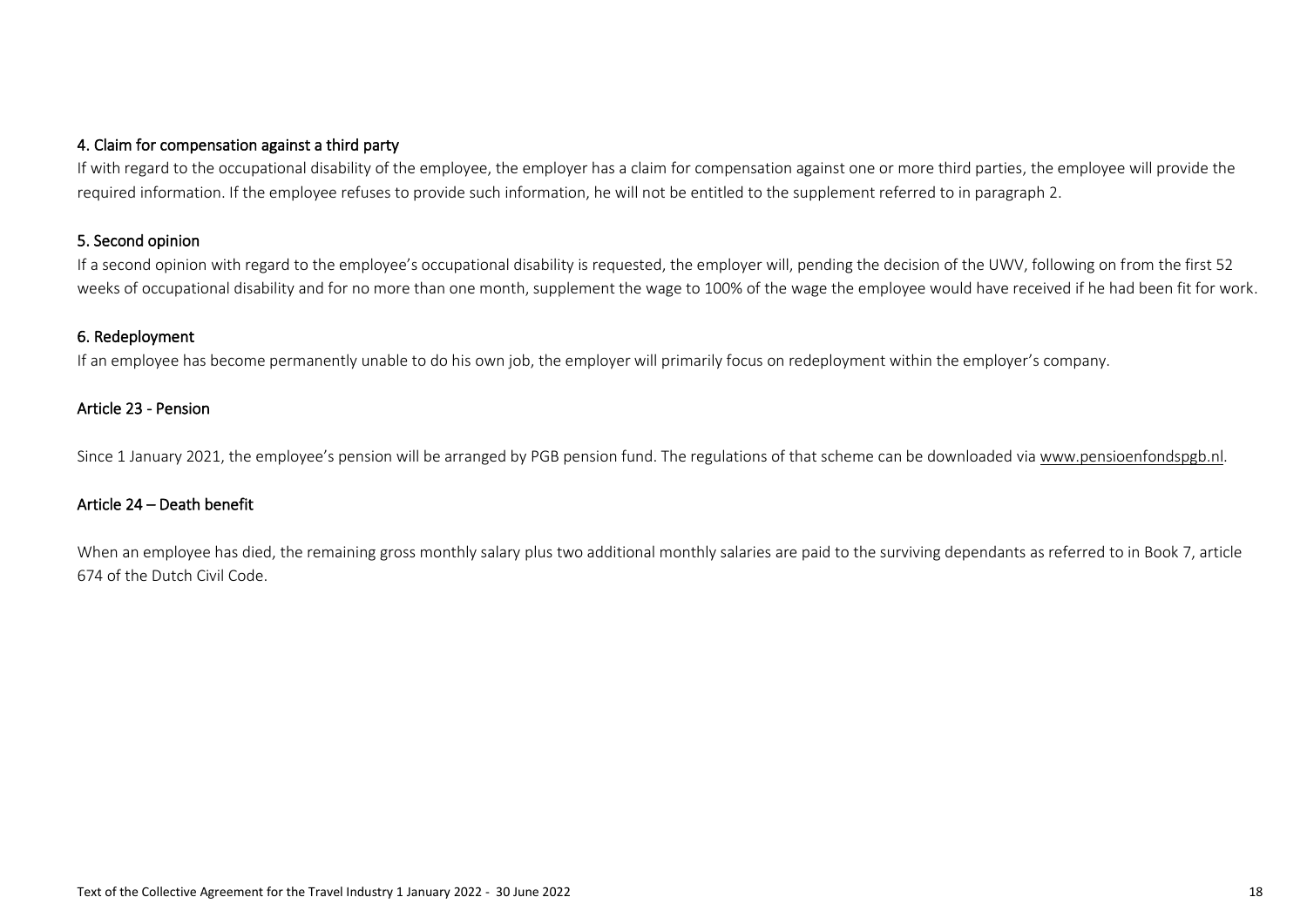# **Tour leader – Tourist guide**

The provisions of this collective agreement apply to the employees who fulfil the positions of tour leader and tourist guide, with due observance of the following articles in this section.

### Article 25 – Working time

- 1. The following average working time applies for each (travel) day:
	- Tour leader : 8 hours
	- Tourist guide : 6 hours

2. The aforementioned working time is regarded as the contractual minimum.

3. For the position of tour leader, the preparation and (administrative) handling of the trip has been included in the average working time of 8 hours per day, assuming that the time required for this is about 1 hour of the working time per day. When this time is exceeded, the extra time required will be remunerated.

4. If the agreed working time – with due observance of the aforementioned contractual minimum – is exceeded due to unforeseen circumstances, the additional time worked will be paid out by the employer, provided that the employer is informed of the unforeseen circumstance as soon as possible.

#### Article 26 – Accommodation allowance

If, at the employer's request, the tour leader remains at the destination location between two programmes, the employer will reimburse the costs for this stay by means of a payment based on the cost of living of the destination location.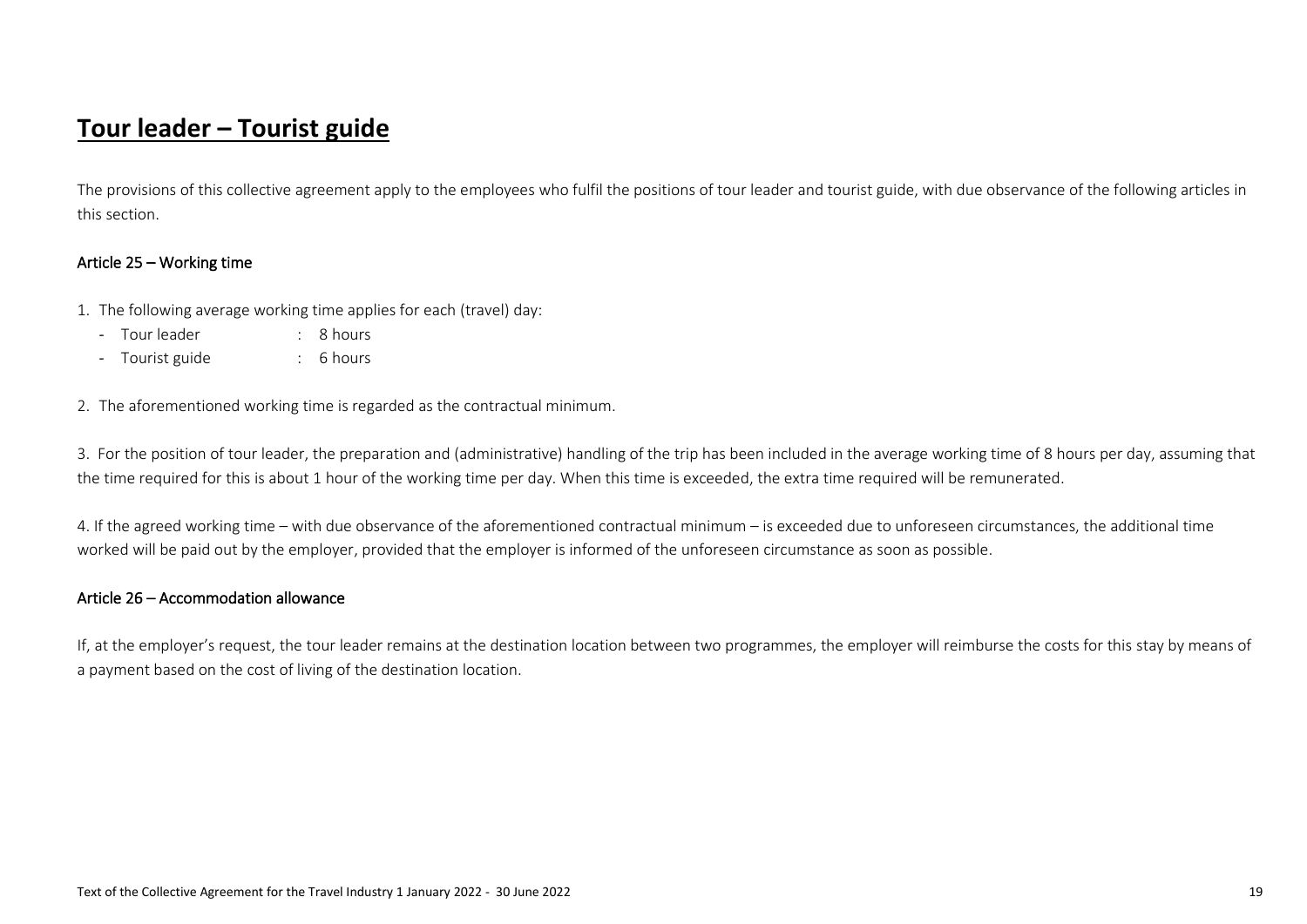## Article 27 – Cancellation of a trip by the client

If the trip is cancelled by the client because of insufficient interest, the following provisions will apply:

1. For tour leaders and tourist guides with a permanent contract, payment is made in accordance with the agreed employment contract.

2. For tour leaders and tourist guides with an on-call contract, the assignment can be cancelled until 4 days before the start of the assignment without resulting in any payment. In the event of cancellation within the 4-day period, the employer is obliged to pay for the agreed work.

3. If a trip has to be cancelled due to unforeseen circumstances, the employer and the tour leader and/or tourist guide will enter into consultations.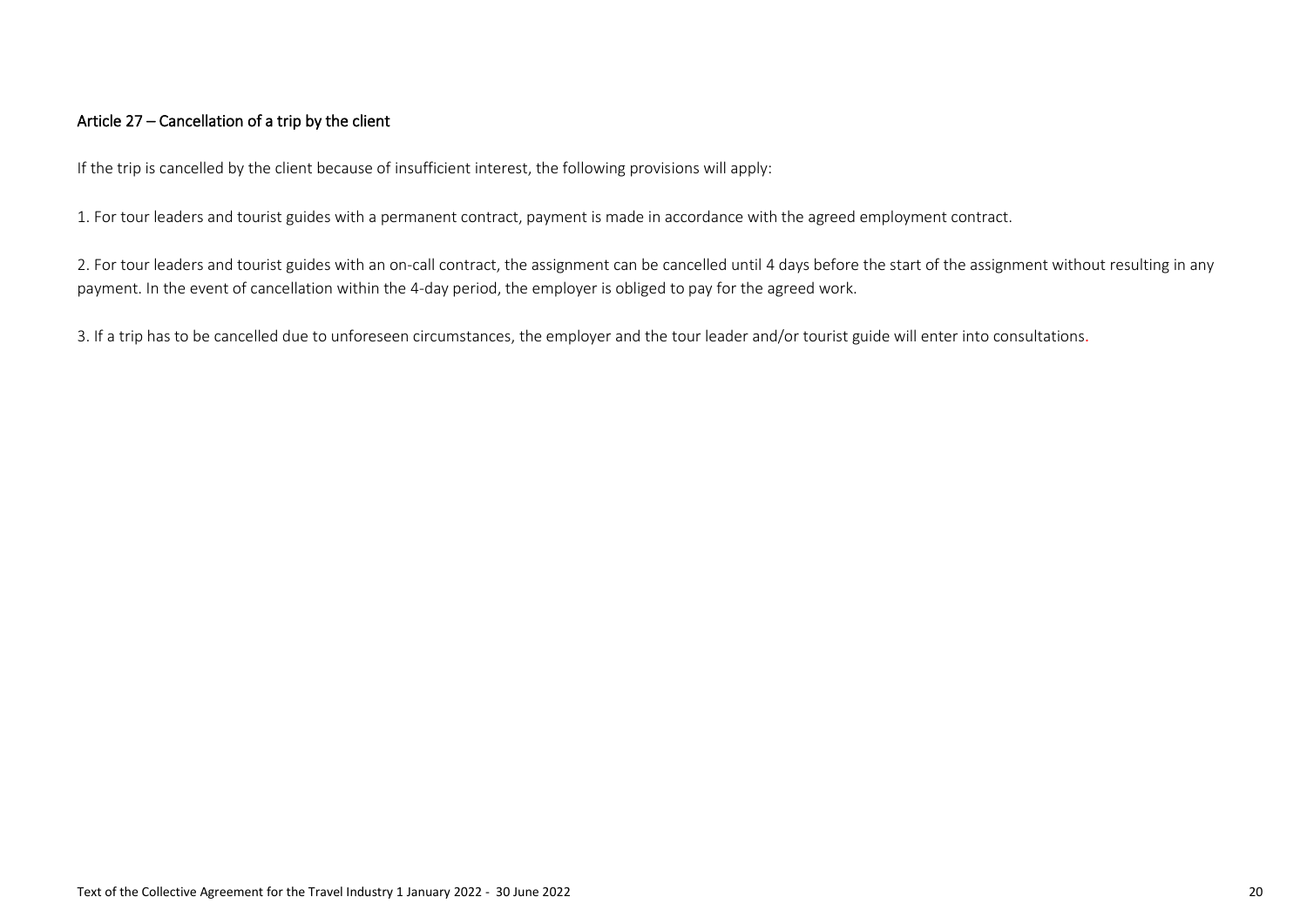## **Arrangements between the parties to the collective agreement**

## Article 28 – Obligations on the part of the employer

1. The employer makes a digital copy of the collective agreement and amendments thereto available to current and new employees.

2. The employer promotes equal opportunities at work and in the organisation for all employees, without this policy conflicting with the objective requirements of the job.

3. The employer tries to prevent sexual harassment as much as possible. Should this nevertheless occur, the employer will take action against the perpetrator.

4. The employer will protect the privacy of the employees as much as possible

5. Upon request, the employer will provide relevant information to executive authorities that are formed or assigned duties in the context of this collective agreement. including Stichting Reiswerk.

6. Without prejudice to the statutory rules with regard to a non-competition clause, the employer will not agree a non-competition clause with an employee with a job in job categories 2 through 5 (Appendix 1). However, the employer may agree a non-competition clause with an employee with a job in job categories 4 or 5, with regard to the operation of a business of their own of which the working area is within a 10-kilometre radius around the area in which the employee usually performs his duties.

7. The employer will inform persons who exclusively or for a substantial part carry out work for the employer outside the Netherlands, other than on the basis of an employment agreement, on how this relates to the Dutch social legislation.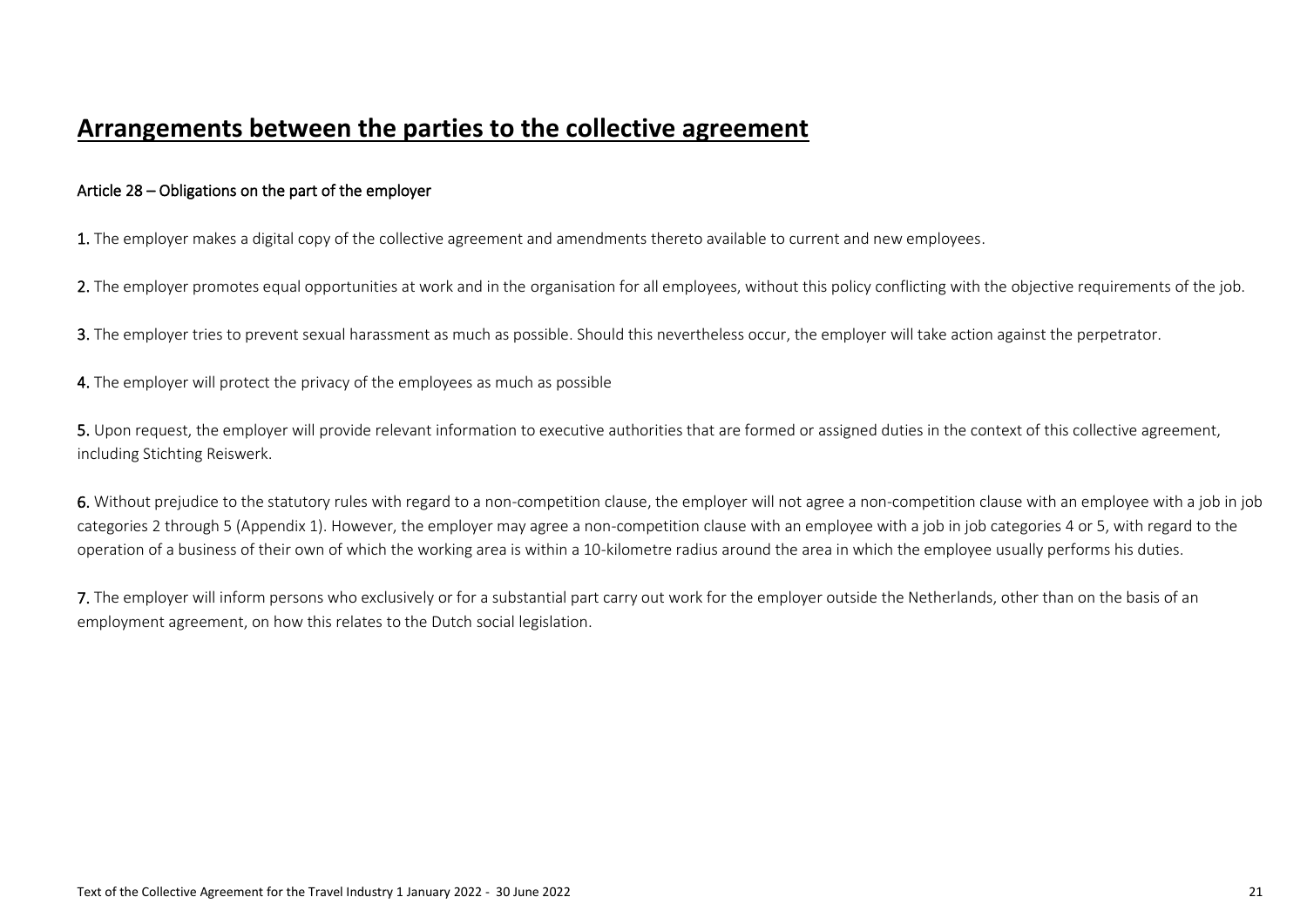## Article 29 – Obligations on the part of the employee

1. During or after the end of his employment agreement, the employee is prohibited from divulging information that may be assumed to be confidential in nature.

2. The employee refrains from sexual harassment and discriminatory conduct.

3. Without permission from the employer, the employee will not accept any additional job with another employer. If the employee works part-time, the employer will give permission, provided that the employer's interests are not seriously harmed as a result. The employer will confirm this permission in writing.

4. During his employment with the employer, the employee will not independently perform any activities relating to the organisation and sale of trips.

### Article 30 – Trade union facilities

1. Employees who are executive members of a trade union are entitled to a maximum of six half-days of paid leave for attending non-educational and training meetings or meetings prescribed by the law or the regulations, organised by the trade union. The employee will submit a written application for such leave to the board of directors and/or the responsible manager.

2. To a reasonable extent, employees are entitled to contact trade unions occasionally and on an individual basis by making use of the employer's means of communication.

### Article 31 – Interpretation of the collective agreement

1. Disputes regarding the interpretation and application of the provisions of this collective agreement will be resolved, at the request of both parties without any obligation imposed, by a binding recommendation from the Standing Committee, consisting of representatives of employers' and employees' organisations.

2. Secretarial services of the Standing Committee will be provided by the Dutch Association of Travel Agents and Tour Operators ANVR (cao@anvr.nl).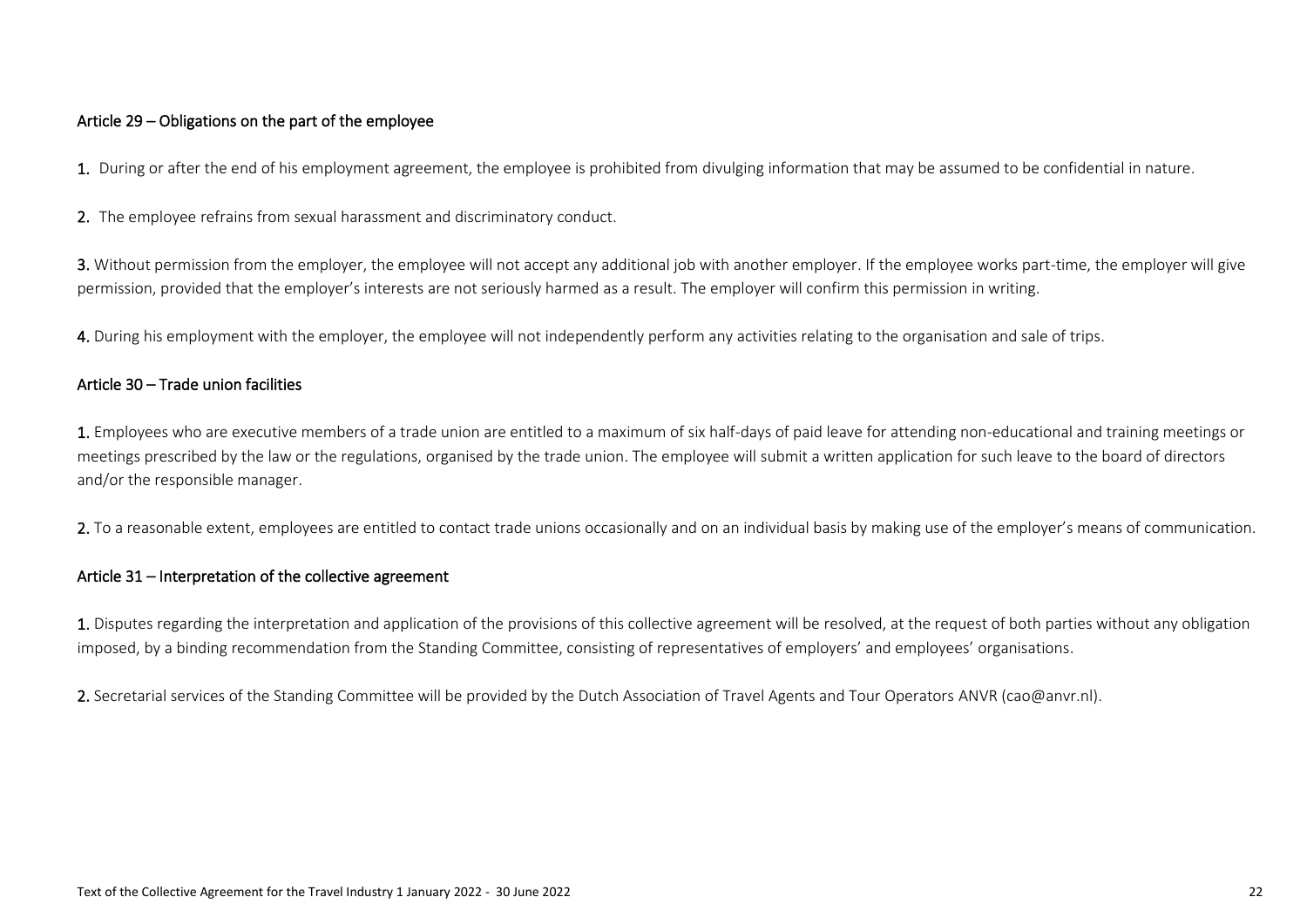## Article 32 – Business sector consultations

The parties to the collective agreement agree to hold monthly consultations from March 2022 on developments in the travel industry and the associated consequences for employment. The parties to the collective agreement agree to discuss options at the above-mentioned moments to further modernize the collective agreement and to make working in the travel industry more attractive.

## Article 33 – Duration and termination of the agreement

1. This collective agreement applies from 1 January 2022 to 30 June 2022.

2. This collective agreement ends by operation of law on 30 June 2022, without prior notice of termination being required.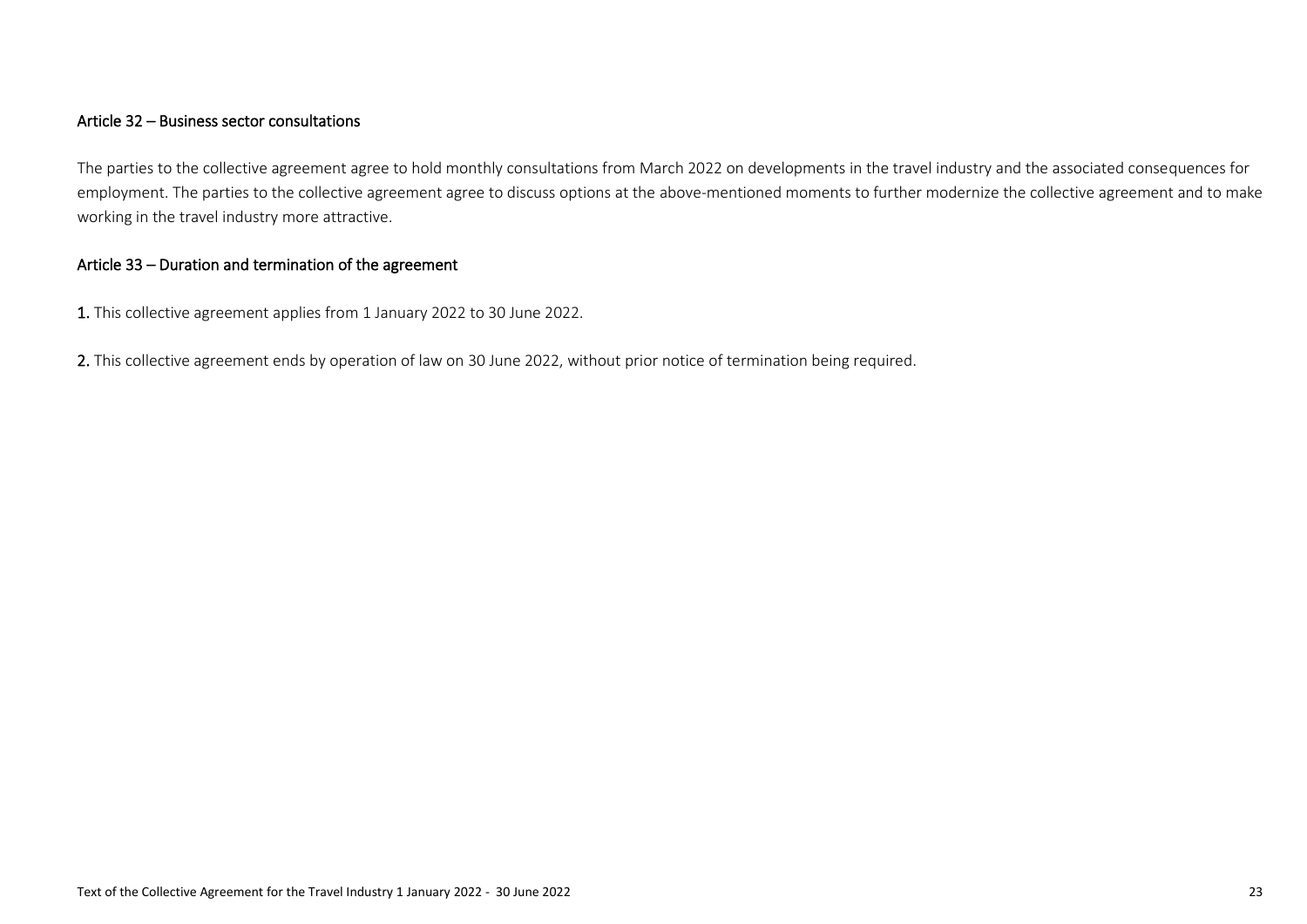# **Protocol-based agreements**

## Article 34 – SER resolution concerning the Merger Code

In the event of a situation as described in Article 2, paragraph 1 of the SER resolution concerning the Merger Code 2000, the employer will inform the trade unions – in accordance with this SER resolution and Article 3, paragraph 2 of the resolution – before making a public announcement on the preparation or formation of a merger, and provide them with the opportunity to give an opinion from the point of view of the interests of the employees.

### Article 35 – Collective Redundancy (Notification) Act (Dutch Wmco)

In the event of a situation as described in Article 3, paragraph 1 of the Collective Redundancy (Notification) Act (Dutch Wmco), the employer will inform the trade unions involved in writing, for the purpose of consultation. In derogation from the statutory provisions, consultations will be held with the trade unions in the event of 20 or more compulsory redundancies in the Netherlands.

### Article 36 – Results of protocol agreements

During the term of the current collective agreement (until 30 June 2022), the results of the investigations arising from the protocol agreements (art. 37-40) of the previous collective agreement (until 1 January 2022) will be discussed with the aim of determining whether and how those outcomes can be incorporated in a subsequent collective agreement (from 1 July 2022).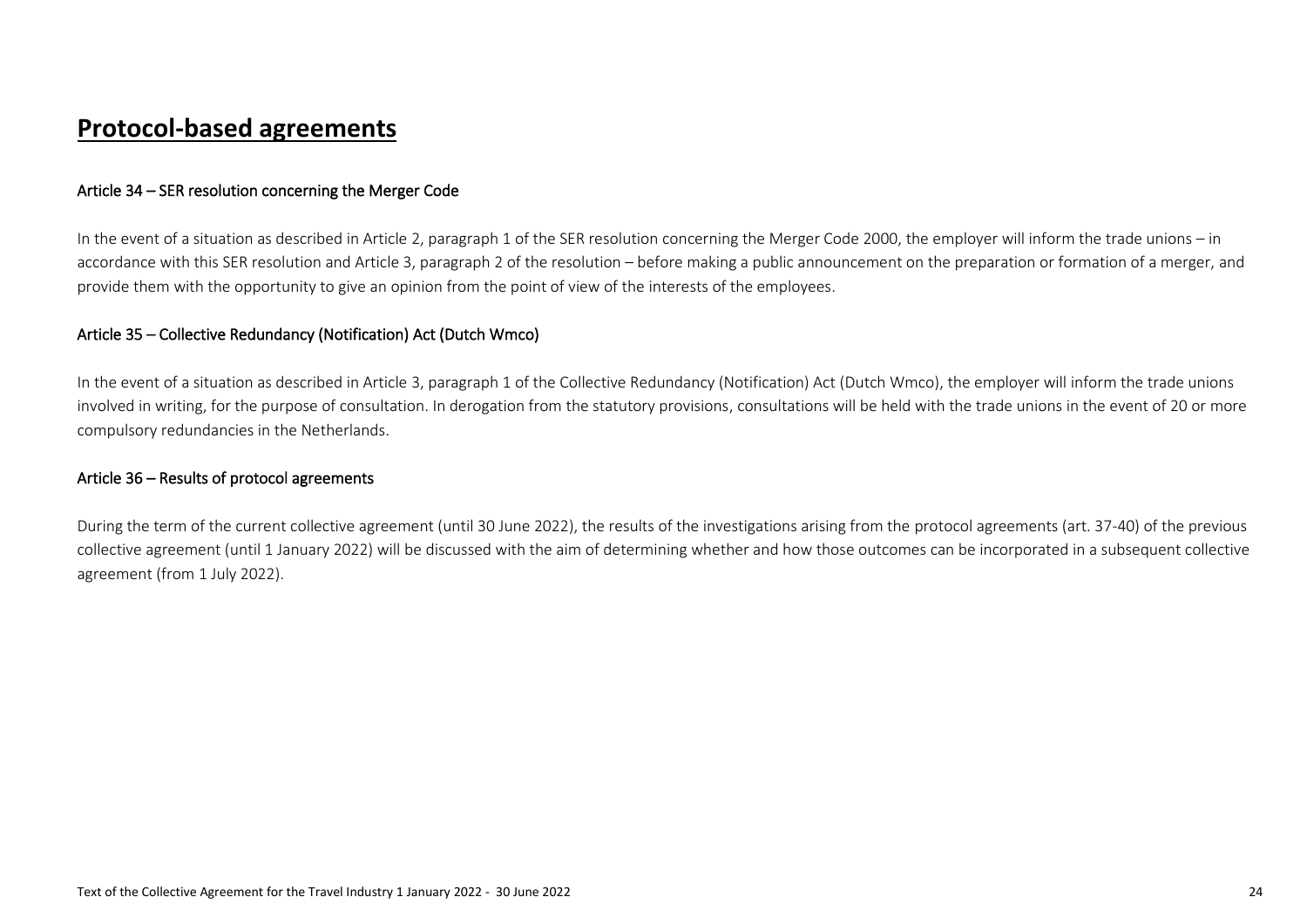## Appendices

## Appendix 1A. Job classification general

## Unchanged

## Appendix 1B. Job classification for Tour leaders / Tourist guides

The parties to the collective agreement have drawn up job profiles for the positions of tour leader and tourist guide (see Appendix 6a). Using the method of paired comparisons, both jobs have been classified in group 6.

## Appendix 2. Deleted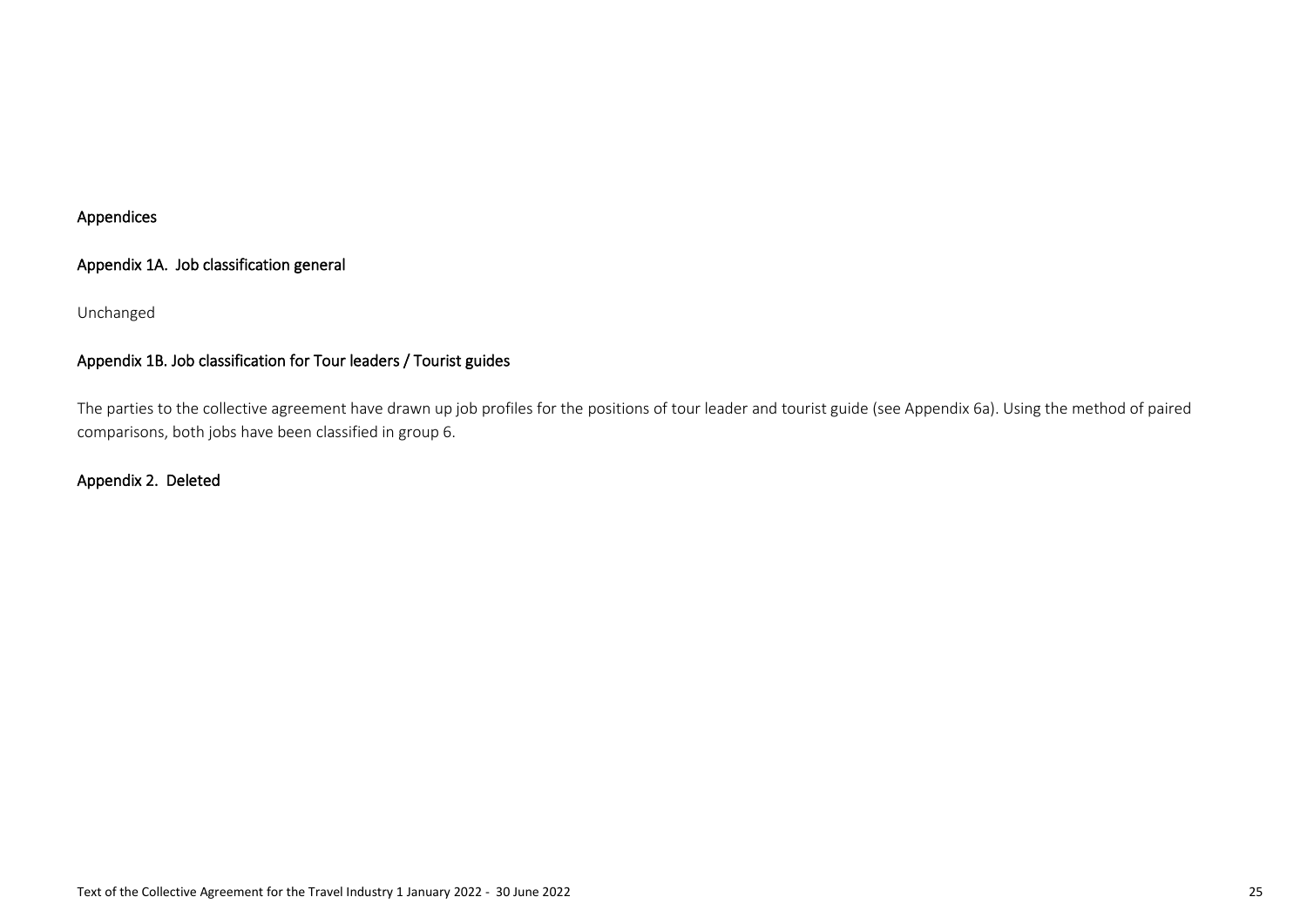## Appendix 3. Wage tables general

Per month From 1 January 2022

| Group 2  | Group 3       | Group 4    | Group 5    | Group 6    | Group 7       | Group 8    |  |
|----------|---------------|------------|------------|------------|---------------|------------|--|
|          |               |            |            |            |               |            |  |
| 1.552,00 | 1.552,50<br>€ | € 1.562,30 | € 1.640,92 | € 1.739,63 | 1.861,47<br>€ | € 1.933,58 |  |
|          |               |            |            |            |               |            |  |
| 1.638,75 | 1.638,75<br>€ | € 1.649.09 | € 1.732,08 | € 1.836,27 | 1.964.86<br>€ | € 2.041,00 |  |
| 1.725.00 | 1.725.00<br>€ | € 1.735.89 | € 1.823,24 | € 1.932.92 | 2.068.31<br>€ | € 2.148.43 |  |
| 1.878,65 | €<br>2.104,26 | € 2.357,24 | € 2.640,34 | € 2.957.76 | 3.313,03      | € 3.742.71 |  |
|          |               |            |            |            |               |            |  |

Years of experience are 2 preliminary scales of 90% and 95% of the minimum salary. An employee who does not yet have sufficient knowledge and experience can be remunerated in accordance with the experience scales for no more than 2 years. The years of experience for groups 2, 3 and 4 (years of experience 1&2) and for group 5 (year of experience 1) can only be used if the employee concerned is younger than 21 years.

Per 4 weeks From 1 January 2022 Group 2 Group 3 Group 4 Group 5 Group 6 Group 7 Group 8 1st year of experience  $\begin{array}{|l|l|l|l|}\n\hline\n\epsilon & 1.433,16 & \epsilon & 1.433,16 & \epsilon & 1.442,14 & \epsilon & 1.514,69 & \epsilon & 1.605,81 & \epsilon & 1.718,31 & \epsilon & 1.784,84\n\end{array}$ 2nd year of experience  $\begin{array}{|l|l|l|}\n\hline\n\in&1.512,78 & \in& 1.512,78 & \in& 1.522,26 & \in& 1.598,84 & \in& 1.695,02 & \in& 1.813,78 & \in& 1.884,00\n\end{array}$ Minimum  $\begin{array}{|l|l|l|l|l|}\n\hline\n\epsilon & 1.592,40 & \epsilon & 1.592,40 & \epsilon & 1.602,38 & \epsilon & 1.682,99 & \epsilon & 1.784,24 & \epsilon & 1.909,24 & \epsilon & 1.983,16\n\end{array}$ Maximum  $\begin{array}{|l|l|l|}\n\hline\n6 & 1.734,14 & \epsilon & 1.942,40 & \epsilon & 2.175,91 & \epsilon & 2.437,23 & \epsilon & 2.730,25 & \epsilon & 3.058,17 & \epsilon & 3.454,81\n\end{array}$ 

The years of experience for groups 2 and 3 (years of experience 1&2) and for group 4 and 5 (year of experience 1) can only be used if the employee concerned is younger than 21 years.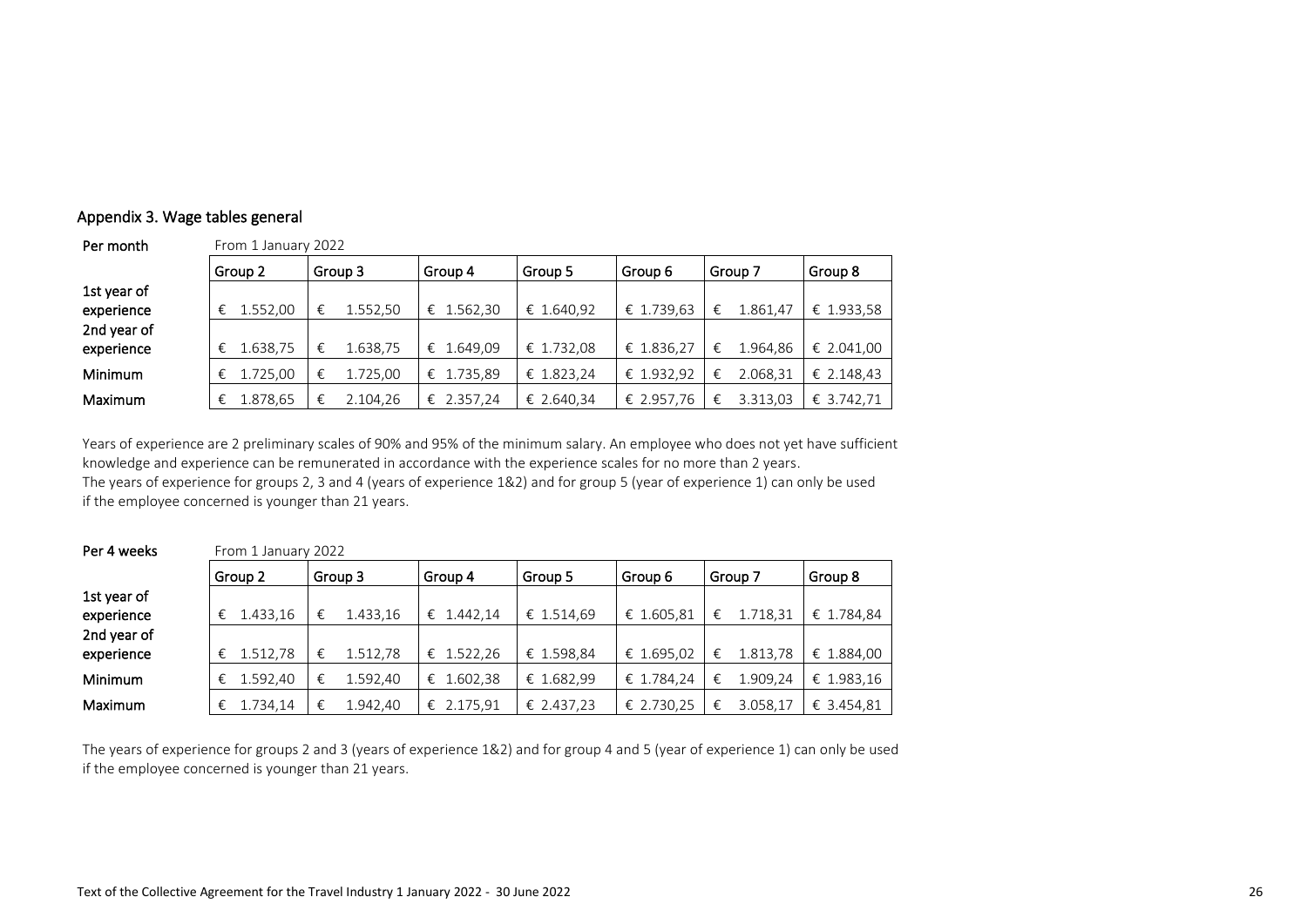| Per hour    | From 1 January 2022 |       |         |       |         |       |         |       |   |         |         |       |   |         |
|-------------|---------------------|-------|---------|-------|---------|-------|---------|-------|---|---------|---------|-------|---|---------|
|             | Group 2             |       | Group 3 |       | Group 4 |       | Group 5 |       |   | Group 6 | Group 7 |       |   | Group 8 |
| 1st year of |                     |       |         |       |         |       |         |       |   |         |         |       |   |         |
| experience  | €                   | 9,19  | €       | 9,19  | €       | 9,24  | €       | 9,71  | € | 10.29   | €       | 11.01 | € | 11,44   |
| 2nd year of |                     |       |         |       |         |       |         |       |   |         |         |       |   |         |
| experience  |                     | 9.70  | €       | 9,70  | €       | 9,76  | €       | 10,25 | € | 10.87   | €       | 11,63 | € | 12,08   |
| Minimum     |                     | 10.21 | €       | 10.21 | €       | 10.27 | €       | 10.78 | € | 11.44   | €       | 12.24 | € | 12,71   |
| Maximum     |                     | 11,12 | €       | 12.45 | €       | 13.96 | €       | 15,63 | € | 17,52   | €       | 19,60 | € | 22,14   |

## **Appendix 3a. Wage table for Tour leaders and Tourist guides – Commencement date 1 January 2022**

| Per month      |                | Per 4 weeks    |                |             |                | Per hour |  |  |
|----------------|----------------|----------------|----------------|-------------|----------------|----------|--|--|
|                | <b>Group A</b> |                | <b>Group A</b> |             | <b>Group A</b> |          |  |  |
| 1st year of    |                | 1st year of    |                | 1st year of |                |          |  |  |
| experience     | 1.739,63<br>€  | experience     | € 1.605,81     | experience  | €              | 10,29    |  |  |
| 2nd year of    |                | 2nd year of    |                | 2nd year of |                |          |  |  |
| experience     | 1.836,27<br>€  | experience     | € 1.695,02     | experience  | €              | 10,87    |  |  |
| <b>Minimum</b> | 1.932,92<br>€  | Minimum        | € 1.784,24     | Minimum     | €              | 11,44    |  |  |
| Maximum        | 2.957,76<br>€  | <b>Maximum</b> | € 2.730,25     | Maximum     | €              | 17,52    |  |  |

Years of experience are 2 preliminary scales of 90% and 95% of the minimum salary. An employee who does not yet have sufficient knowledge and experience can be remunerated in accordance with the experience scales for no more than 2 years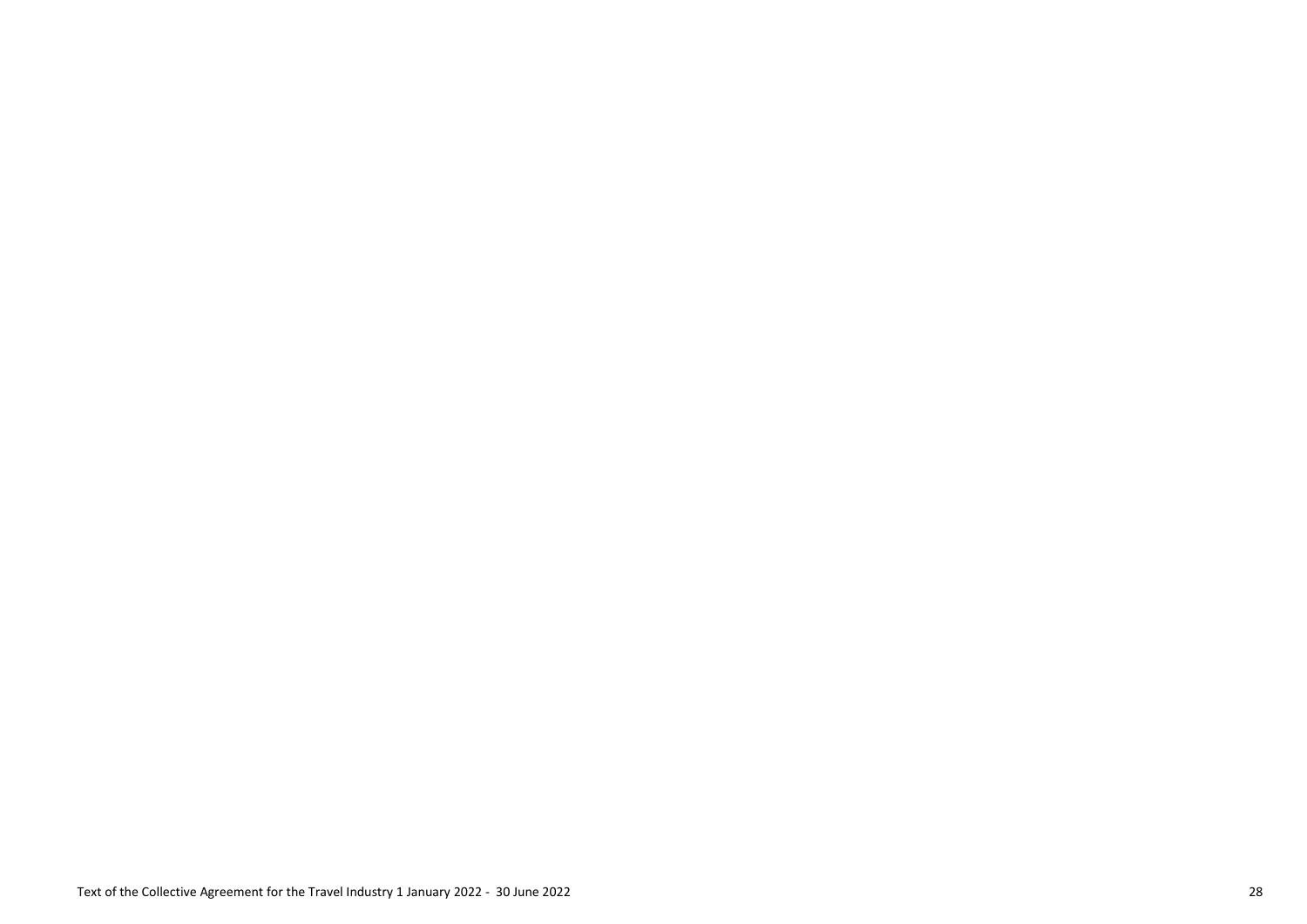## Appendix 4.

## 1. Explanation of seasonal employment agreements

As described in Article 4 of the collective agreement for the travel industry, seasonal employment agreements are defined as follows:

Pursuant to Book 7, article 668a, paragraph 13 of the Dutch Civil Code, the interval between fixed-term employment agreements is shortened to no more than 3 months for all jobs as specified in Appendix 4, if:

- due to climatic or natural circumstances, the jobs can be performed for a period of no more than 9 months per year,

- the seasonal nature is recorded in the written employment agreement by means of the prefix 'seasonal', supplemented with a reference to Appendix 4.

## 2. Seasonal jobs

The jobs listed below are in any case defined as seasonal jobs:

- Tour Leader
- Tour Leader / Host
- Tour Leader / Driver
- Tourist Guide
- Activity Supervisor
- Tour Leader / Cook
- Tour Manager
- Holiday Representative / Station Manager
- Campsite Hostess
- Location Manager
- Animator / Recreation Employee
- Guide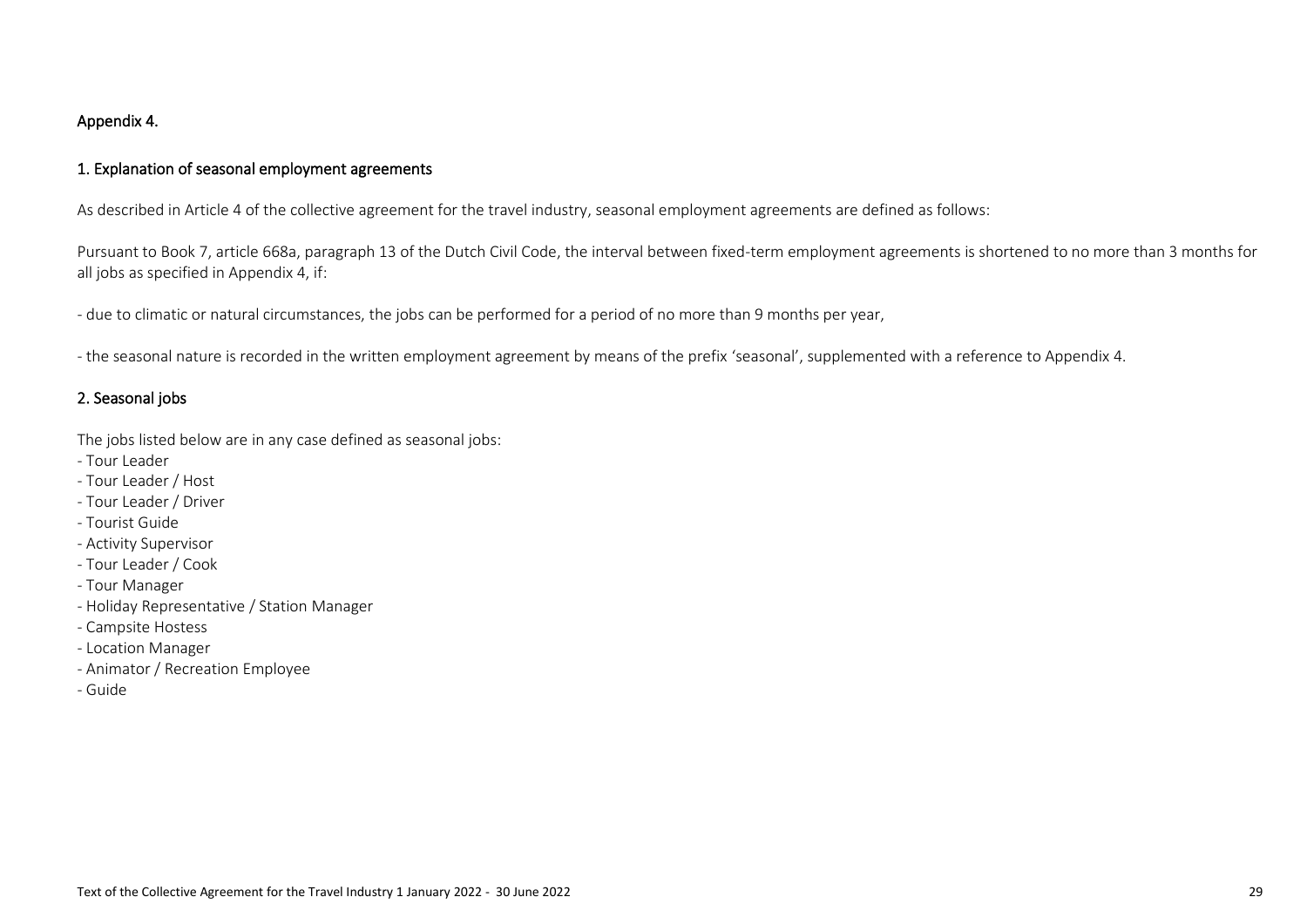### Appendix 5. Employment agreement template

#### EMPLOYMENT AGREEMENT FOR AN INDEFINITE PERIOD

The undersigned:

.......................................………………..(name) established in ..............…....………(address) hereinafter referred to as the employer, and .......................................………………..(name) residing at ..............................(address) born on ........................ in .............................. hereinafter referred to as the employee, declare to have entered into the following employment agreement:

### Article 1 Nature of the agreement

Employee enters into the employment of employer as from ........................ for an indefinite period of time in the position of ........, provided always that the employment agreement ends in any case when employee reaches the age on which he/she is entitled to an old-age pension (in accordance with Article 3, paragraph 3.c of the collective agreement for the travel industry), for which notice of termination is required. The place of employment is ………………………

#### Article 2 Trial period

Upon conclusion of this agreement for an indefinite period, a trial period may be agreed on in accordance with Article 3, paragraph 1 of the collective agreement for the travel industry. Employer and employee agree on a trial period of ...... month(s). During this period, which runs from ................. up to and including....................... employer and employee can terminate this employment contract taking effect on any day.

### Article 3 Notice period

After the trial period, employer and employee can terminate this employment agreement subject to two months' notice, in accordance with the provisions in Article 3, paragraph 2 of the collective agreement for the travel industry.

The end of this employment agreement must coincide with the end of the payment period.

### Article 4 Salary

The salary amounts to  $\epsilon$  ...... gross per month and is based on salary scale ....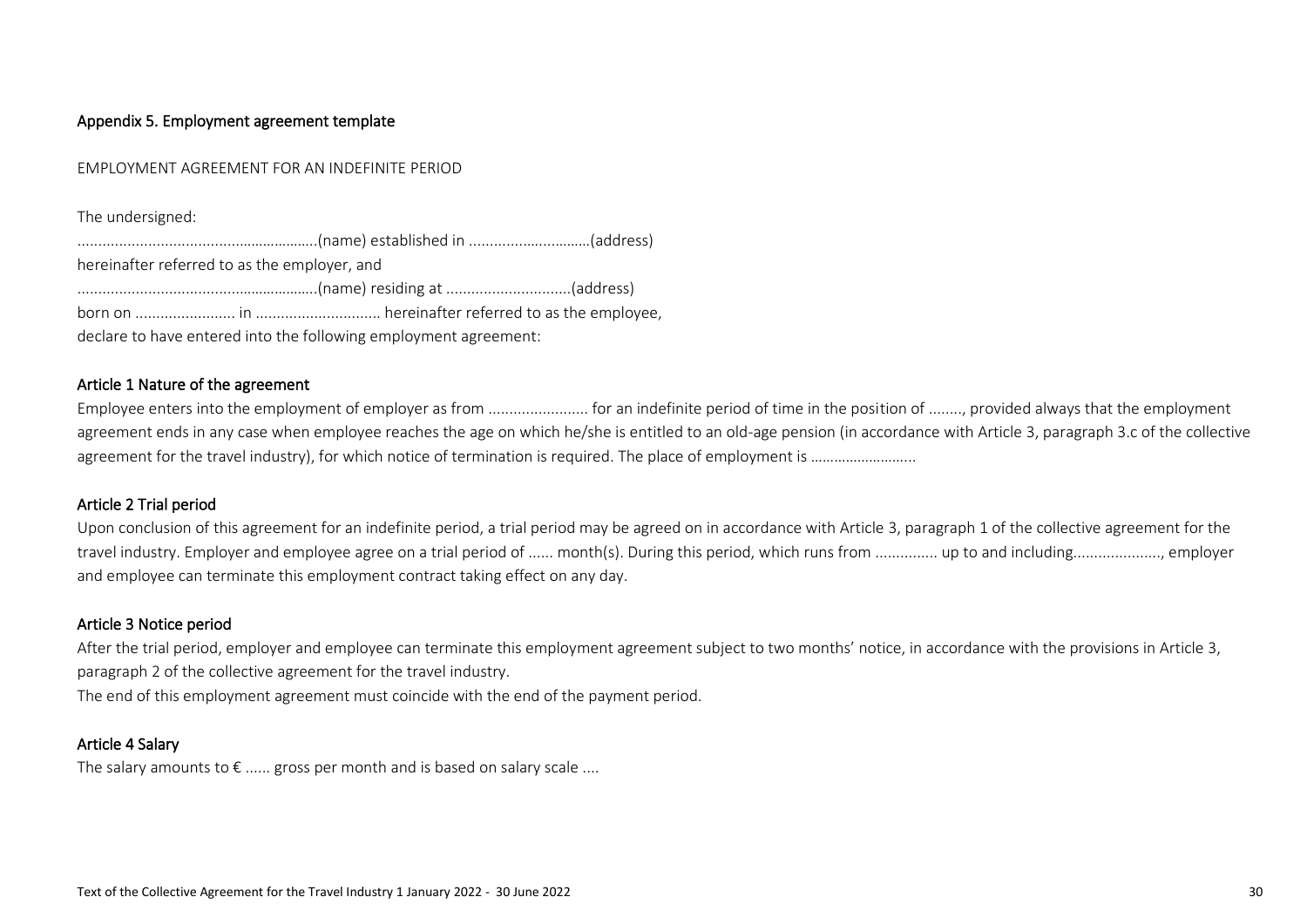## Article 5 Working hours

Option 1:

The working hours amount to ... hours per week. The following working hours apply to the employee:

................. day from .......... until ......... hours;

................. day from .......... until ......... hours;

etc.

Option 2:

The working hours amount to ... hours per week. The (variable) working hours scheme applicable in the company applies to the employee

## Article 6 Holiday

The employee is entitled to .. days of holiday with retention of salary.

## Article 7 Pension

Employees of 21 years of age or older are obliged to participate in the pension scheme of the pension fund PGB.

## Article 8 Collective agreement

The collective agreement for the travel sector applies to this employment agreement.

Drawn up and signed in duplicate in .....…………………..........dated …-…- 20..

Employer: ...................................................... Employee: ...........................................................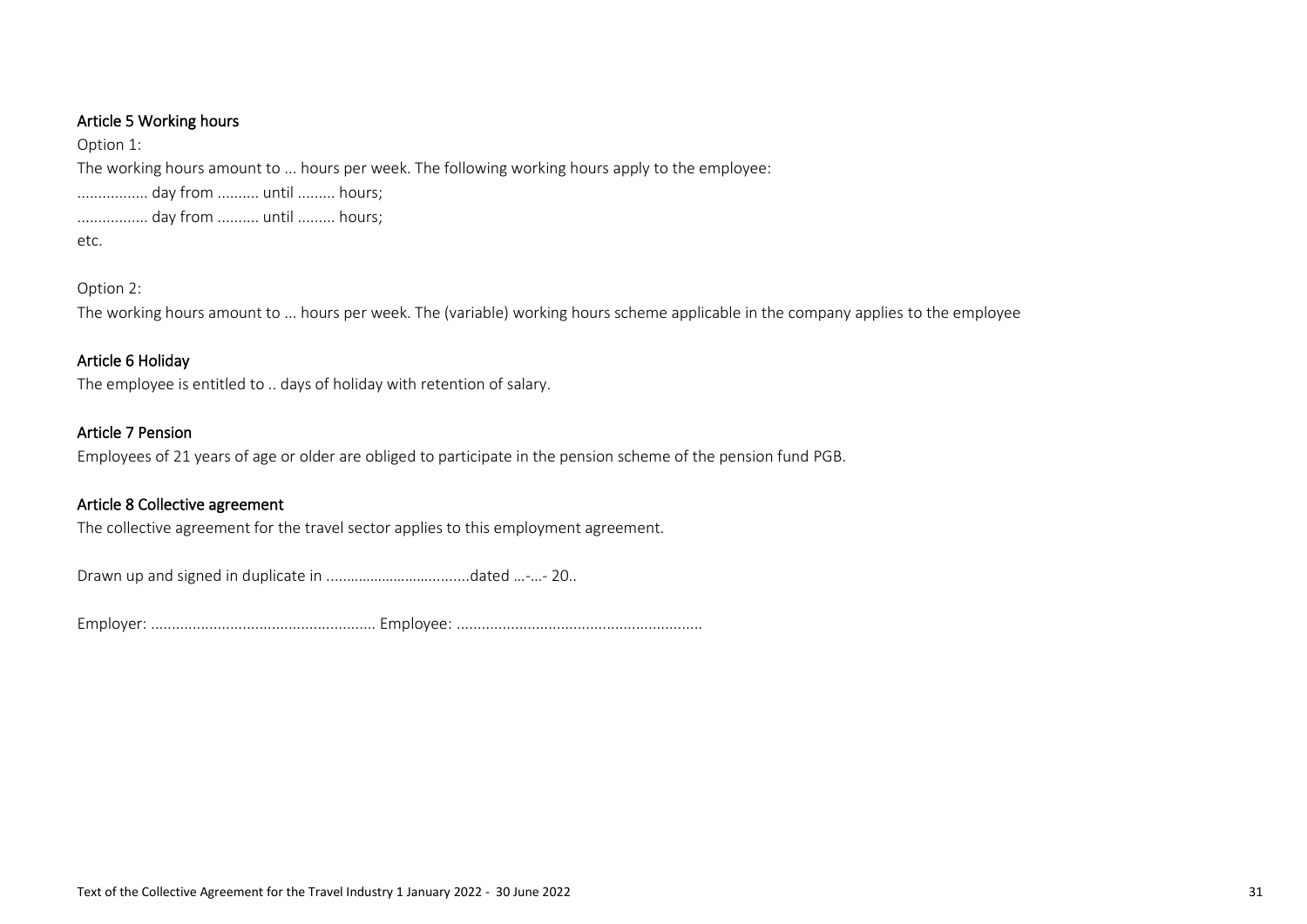#### EMPLOYMENT AGREEMENT FOR A DEFINITE PERIOD

The undersigned:

.......................................………………..(name) established in ..............…....………(address) hereinafter referred to as the employer, and .......................................………………..(name) residing at ..............................(address) born on ........................ in .............................. hereinafter referred to as the employee, declare to have entered into the following employment agreement:

### Article 1 Nature of the agreement

Employee enters into the employment of employer as from ...................... in the position of .................................. This employment agreement is entered into for a period of ........ months and ends therefore without any notice being required, by which the employer however is required to notify the employee at least 1 month in advance. The place of employment is .....................................

### Article 2 Trial period

Upon conclusion of this agreement for an indefinite period, a trial period may be agreed on in accordance of Article 3, paragraph 1 of the collective agreement for the travel industry. Employer and employee agree on a trial period of ...... month(s). During this period, which runs from ................ up to and including...................... employer and employee can terminate this employment contract taking effect on any day.

### Article 3 Early termination

After the trial period, employer and employee can terminate this employment agreement early by giving two months' notice. The end of the employment agreement must coincide with the end of the payment period.

### Article 4 Salary

The salary amounts to  $\epsilon$  ...... gross per month and is based on salary scale ....

### Article 5 Working hours

Option 1:

The working hours amount to ... hours per week. The following working hours apply to the employee: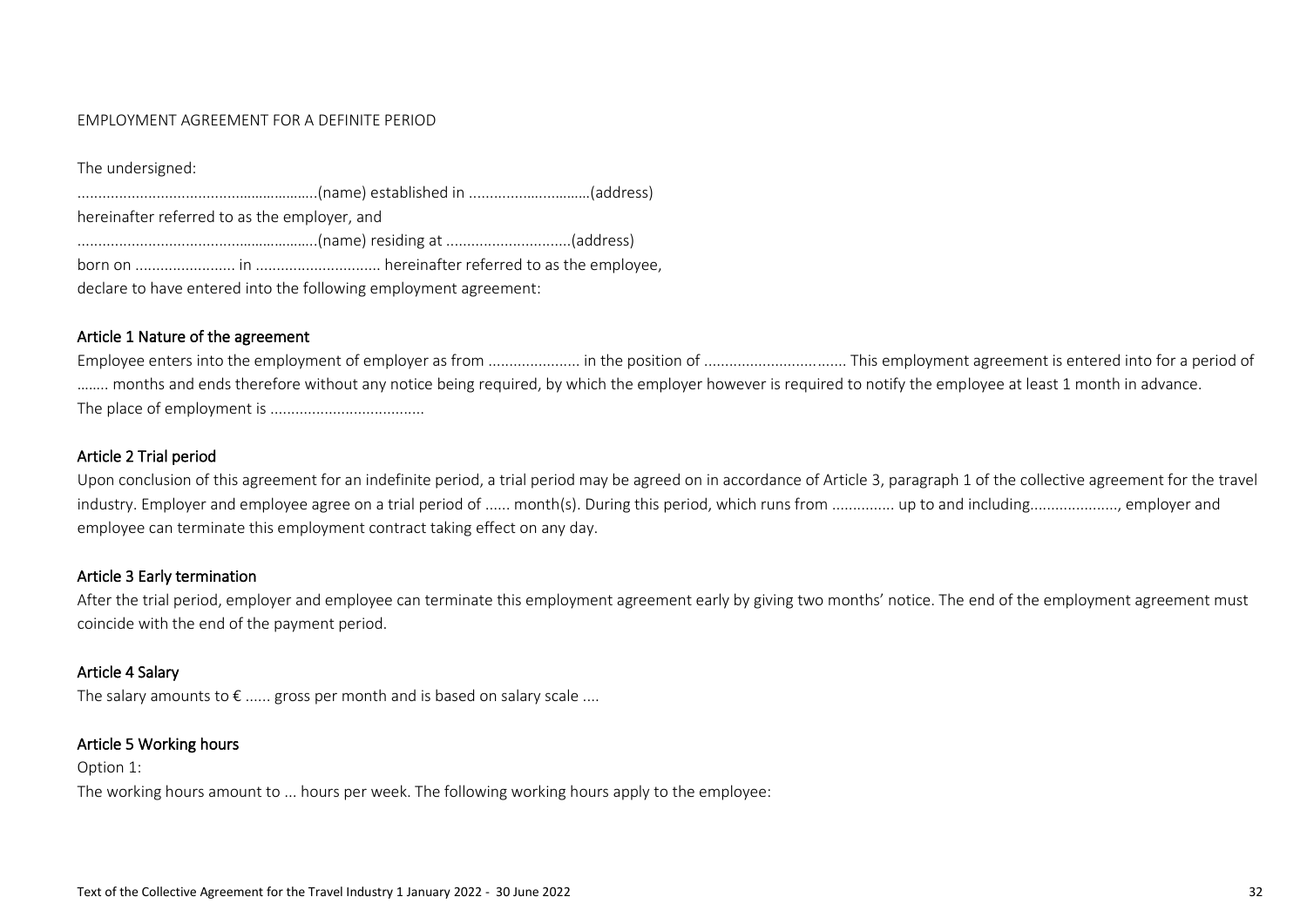................. day from .......... until ......... hours; ................. day from .......... until ......... hours;

etc.

Option 2:

The working hours amount to ... hours per week. The (variable) working hours scheme applicable in the company applies to the employee

## Article 6 Holiday

The employee is entitled to .. days of holiday with retention of salary.

## Article 7 Pension

Employees of 21 years of age or older are obliged to participate in the pension scheme of the pension fund Reiswerk PGB.

## Article 8 Collective agreement

The collective agreement for the travel sector applies to this employment agreement.

Drawn up and signed in duplicate in .....…………………..........dated …-…- 20..

Employer: ...................................................... Employee: ...........................................................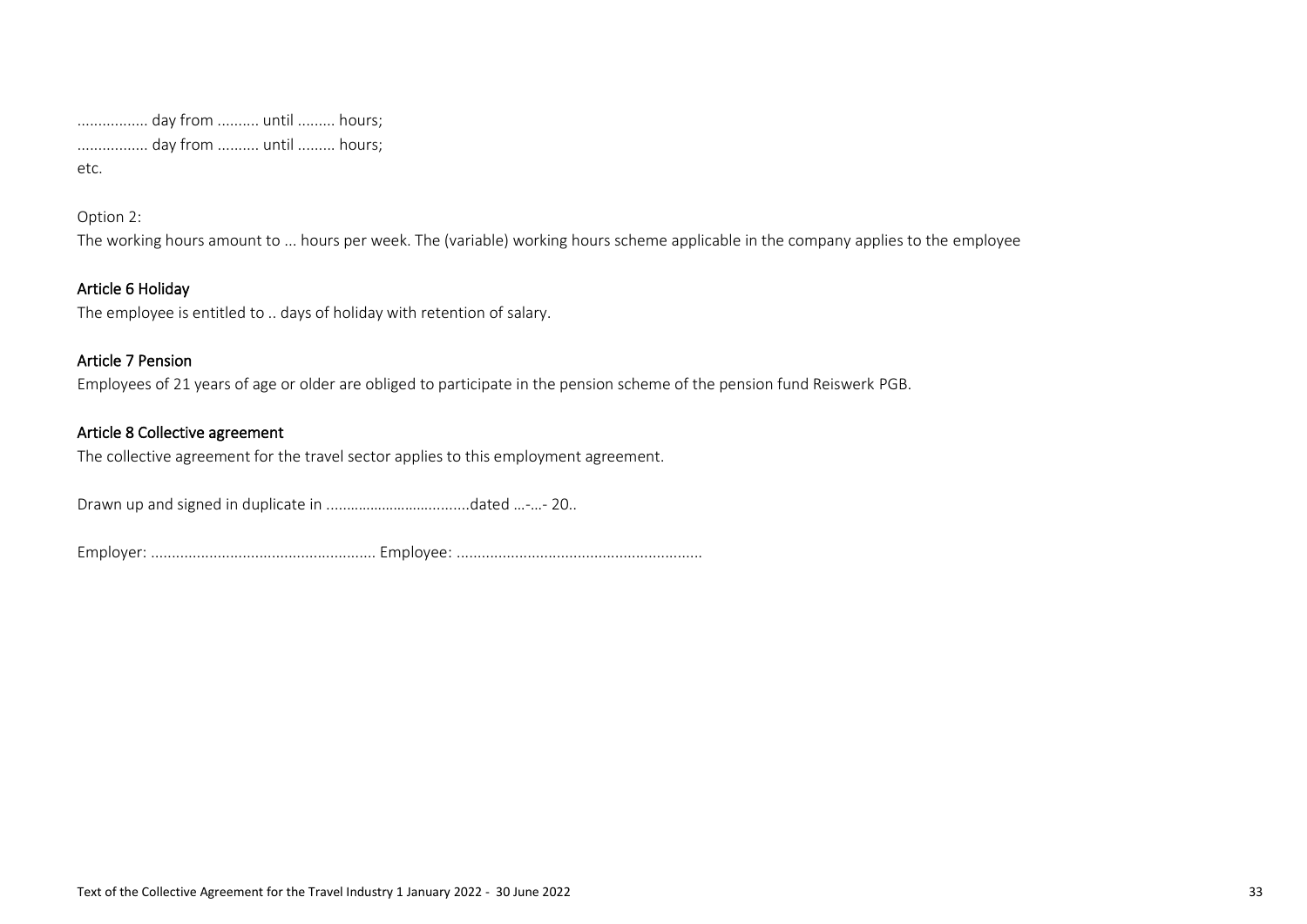## Appendix 6. Job descriptions general

Unchanged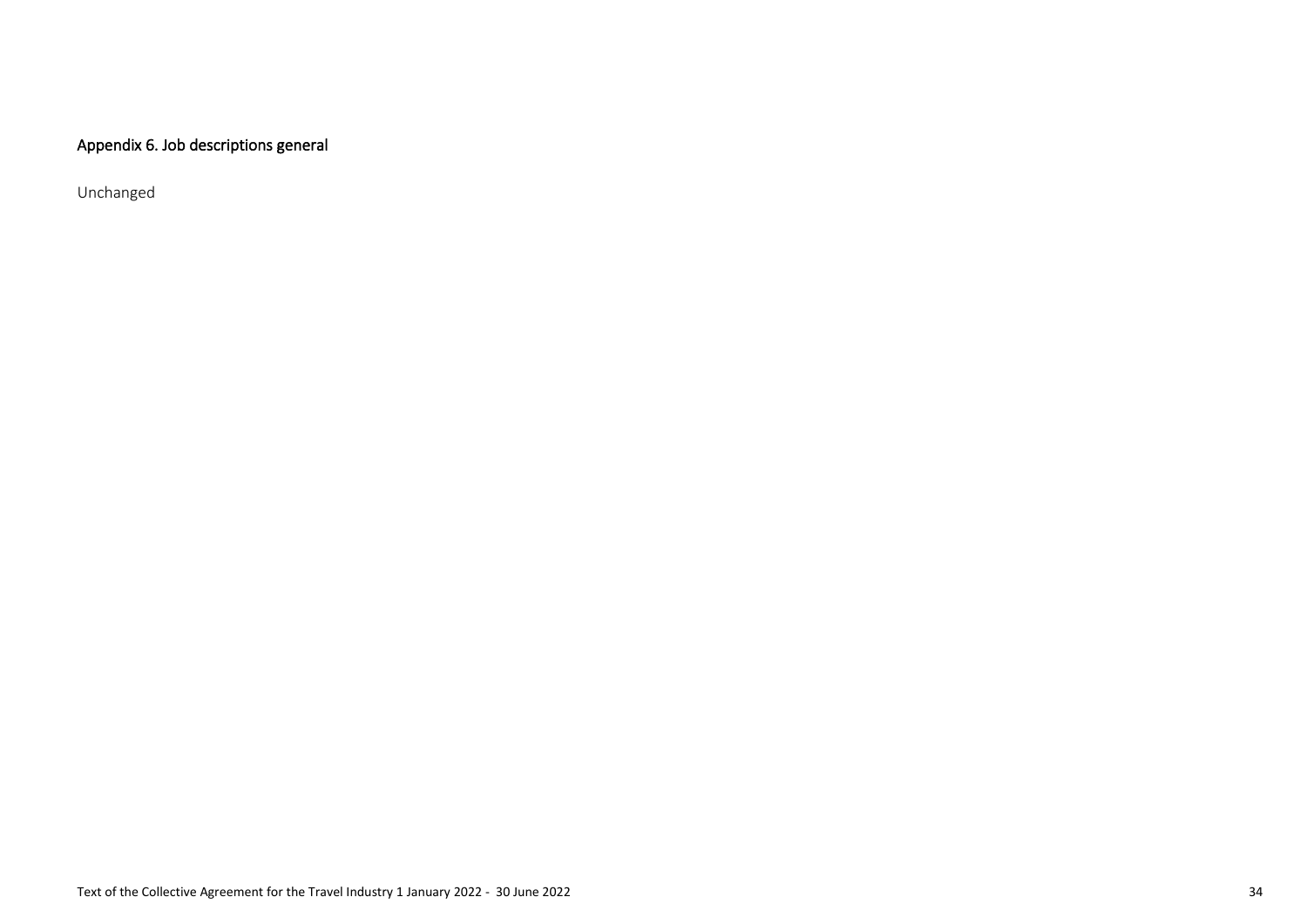## **Appendix 6a. Job descriptions tour leader and tourist guide**

| <b>Tour leader</b>  |                                                                                                                                                                                                                                                                                                                                                                                                                                                                                                                                                                                                                                                                                                                                                                                                                                                                                                                                                                                                                                                                                |                                                                                                                                                                                                                                                                                                                                                                                                              |  |  |  |  |  |  |  |  |
|---------------------|--------------------------------------------------------------------------------------------------------------------------------------------------------------------------------------------------------------------------------------------------------------------------------------------------------------------------------------------------------------------------------------------------------------------------------------------------------------------------------------------------------------------------------------------------------------------------------------------------------------------------------------------------------------------------------------------------------------------------------------------------------------------------------------------------------------------------------------------------------------------------------------------------------------------------------------------------------------------------------------------------------------------------------------------------------------------------------|--------------------------------------------------------------------------------------------------------------------------------------------------------------------------------------------------------------------------------------------------------------------------------------------------------------------------------------------------------------------------------------------------------------|--|--|--|--|--|--|--|--|
| Job context         | The tour leader predominantly carries out his work at the place of destination(s) of the trip he supervises. The tour leader is the 'face' of the tour<br>operator, and his input has a great influence on the customer experience. Supervision can start from the moment of departure or from the<br>moment the group has arrived at the starting point of the tour. The tour is performed based on the programme dawn up by the tour operator, in<br>which all activities have been described.<br>The size of the group to be accompanied varies for every tour operator. Because of local laws, the tour leader may be assisted by local guides.                                                                                                                                                                                                                                                                                                                                                                                                                            |                                                                                                                                                                                                                                                                                                                                                                                                              |  |  |  |  |  |  |  |  |
| Job objective       | Supervising groups of tourists during their travel to international destinations in accordance with the travel programme offered.                                                                                                                                                                                                                                                                                                                                                                                                                                                                                                                                                                                                                                                                                                                                                                                                                                                                                                                                              |                                                                                                                                                                                                                                                                                                                                                                                                              |  |  |  |  |  |  |  |  |
| <b>Result areas</b> | <b>Core activities</b>                                                                                                                                                                                                                                                                                                                                                                                                                                                                                                                                                                                                                                                                                                                                                                                                                                                                                                                                                                                                                                                         | <b>Result criteria</b>                                                                                                                                                                                                                                                                                                                                                                                       |  |  |  |  |  |  |  |  |
|                     | Studies the travel programme to be executed and checks the<br>$\bullet$<br>arrangements made with the local parties that are responsible for the<br>transport, the accommodation, and the activity programme<br>Draws up a logical schedule for the day and a time schedule, based on<br>$\bullet$<br>the travel programme offered and taking into account local<br>circumstances<br>Performs activities in accordance with the travel programme, the<br>$\bullet$<br>schedule for the day and the time schedule, and supervises excursions<br>Provides information about the local circumstances and<br>$\bullet$<br>environmental factors relating to safety issues. Informs the group<br>about any safety risks. Organises first aid (and informs the tour<br><i>operator</i> ) in the event of unforeseen circumstances<br>Identifies ad hoc problems and consults with the parties involved.<br>$\bullet$<br>Comes up with solutions within the frameworks set by the tour<br>operator<br>Keeps the financial and administrative records related to the trip<br>$\bullet$ | Arrangements with the local parties that are responsible for the<br>$\bullet$<br>transport, the accommodation, and the activity programme<br>have been checked<br>Travel programme has been executed<br>$\bullet$<br>Travel group is aware of any safety risks<br>$\bullet$<br>Problems have been dealt with<br>$\bullet$<br>The financial administration has been updated and accounted<br>$\bullet$<br>for |  |  |  |  |  |  |  |  |
| Content             | Prepares the trip in terms of content (culture, nature, traditions, etc.)<br>$\bullet$                                                                                                                                                                                                                                                                                                                                                                                                                                                                                                                                                                                                                                                                                                                                                                                                                                                                                                                                                                                         | Has knowledge of the travel programme and the locations of<br>$\bullet$                                                                                                                                                                                                                                                                                                                                      |  |  |  |  |  |  |  |  |
| supervision for     | at the travel destination                                                                                                                                                                                                                                                                                                                                                                                                                                                                                                                                                                                                                                                                                                                                                                                                                                                                                                                                                                                                                                                      | destination                                                                                                                                                                                                                                                                                                                                                                                                  |  |  |  |  |  |  |  |  |
| group tours         | Informs and instructs the group on the travel programme<br>$\bullet$<br>Provides an explanation about the destination and the sights<br>$\bullet$                                                                                                                                                                                                                                                                                                                                                                                                                                                                                                                                                                                                                                                                                                                                                                                                                                                                                                                              | Well-informed group<br>$\bullet$                                                                                                                                                                                                                                                                                                                                                                             |  |  |  |  |  |  |  |  |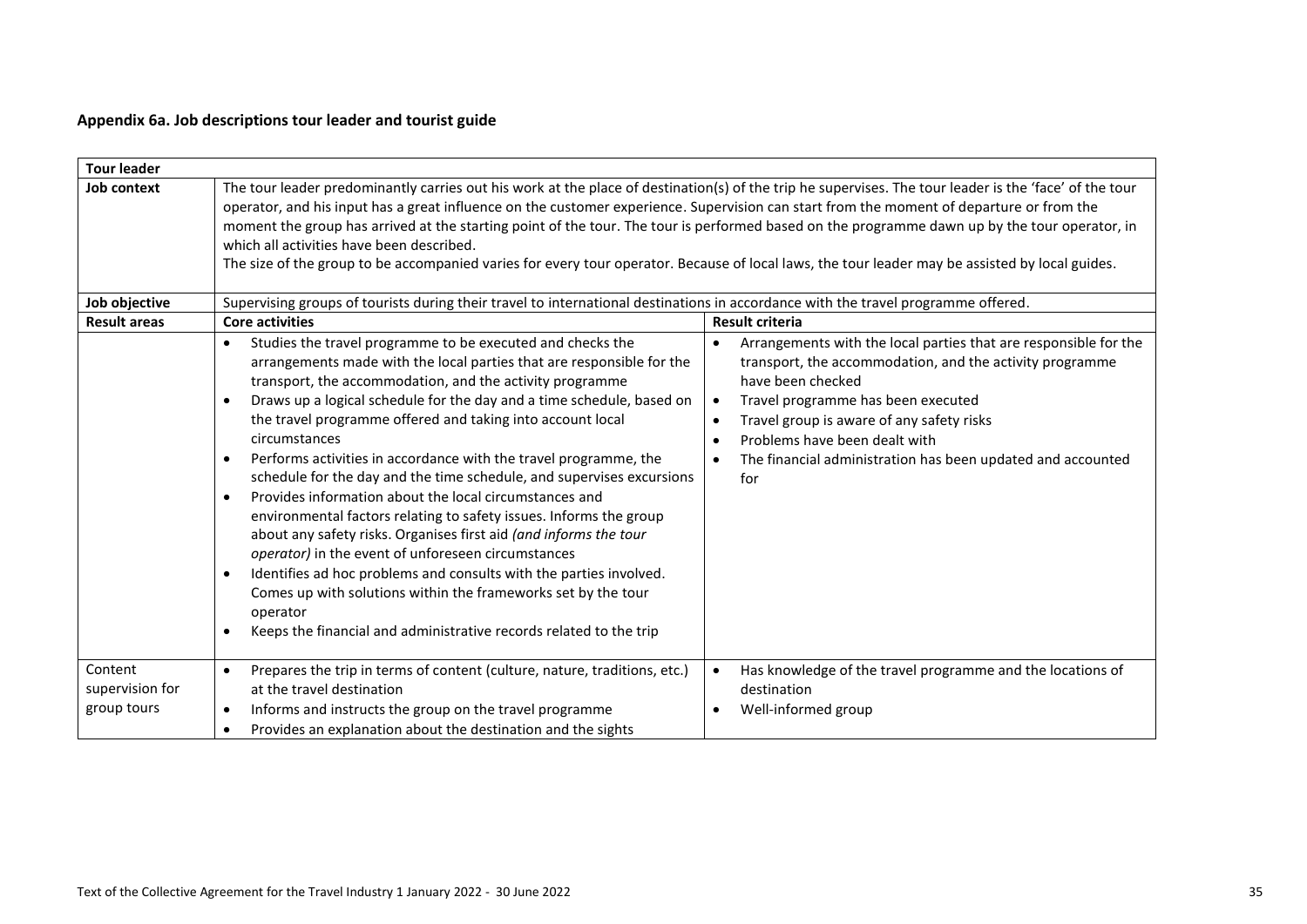| <b>Result areas</b> | <b>Core activities</b>                                                | <b>Result criteria</b>                                |
|---------------------|-----------------------------------------------------------------------|-------------------------------------------------------|
| Supervision of the  | Maintains relationships with local parties                            | Has an established network                            |
| social dynamics of  | Monitors the group processes and responds to wishes of individuals    | Has insight into the wishes of individuals and groups |
| group tours         | and groups                                                            | Complaints have been resolved                         |
|                     | Identifies complaints and ensures that they are dealt with            |                                                       |
|                     | Acts as the point of contact in the event of unforeseen circumstances |                                                       |
|                     | and provides adequate solutions within set frameworks                 |                                                       |

| <b>Tourist guide</b>                             |                                                                                                                                                                                                                                                                                                                                                                                                                                                                                                                                                                                                                                                                                                                                                                                                        |                                                                                                                                                                                                                                                                                                                                                                                                               |  |  |  |  |  |  |  |
|--------------------------------------------------|--------------------------------------------------------------------------------------------------------------------------------------------------------------------------------------------------------------------------------------------------------------------------------------------------------------------------------------------------------------------------------------------------------------------------------------------------------------------------------------------------------------------------------------------------------------------------------------------------------------------------------------------------------------------------------------------------------------------------------------------------------------------------------------------------------|---------------------------------------------------------------------------------------------------------------------------------------------------------------------------------------------------------------------------------------------------------------------------------------------------------------------------------------------------------------------------------------------------------------|--|--|--|--|--|--|--|
| Job context                                      | The tourist guide predominantly carries out his work at the place of destination(s) of the trip he supervises, with a focus on providing<br>facilities support and tourist information to the travellers. The trip is executed with much individual freedom for the travellers. The tourist<br>guide helps the travellers on their way to discovering the country themselves, and is usually assisted by a guide, the tour operator, and the<br>local agent. The size of the group to be accompanied varies for every tour operator.                                                                                                                                                                                                                                                                   |                                                                                                                                                                                                                                                                                                                                                                                                               |  |  |  |  |  |  |  |
| Job objective                                    | Supervising groups of tourists at the place of destination in accordance with the travel programme offered.                                                                                                                                                                                                                                                                                                                                                                                                                                                                                                                                                                                                                                                                                            |                                                                                                                                                                                                                                                                                                                                                                                                               |  |  |  |  |  |  |  |
| <b>Result areas</b>                              | <b>Core activities</b>                                                                                                                                                                                                                                                                                                                                                                                                                                                                                                                                                                                                                                                                                                                                                                                 | <b>Result criteria</b>                                                                                                                                                                                                                                                                                                                                                                                        |  |  |  |  |  |  |  |
| Supervising the logistics of<br>individual trips | Studies the travel programme to be executed and checks the<br>$\bullet$<br>arrangements made with the local parties that are responsible for<br>the transport, the accommodation, and the activity programme<br>Provides information about the local circumstances and<br>$\bullet$<br>environmental factors relating to safety issues. Informs the group<br>about any safety risks. Organises first aid (and informs the tour<br>operator) in the event of unforeseen circumstances<br>Identifies ad hoc problems and consults with the parties involved.<br>$\bullet$<br>Comes up with solutions within the frameworks set by the tour<br>operator<br>Maintains relationships with the local parties<br>$\bullet$<br>Keeps the financial and administrative records related to the trip<br>$\bullet$ | Arrangements with the local parties that are responsible for<br>$\bullet$<br>the transport, the accommodation, and the activity<br>programme have been checked<br>Individual customers are aware of any safety risks<br>$\bullet$<br>Problems have been dealt with<br>$\bullet$<br>Has an established network<br>$\bullet$<br>The financial administration has been updated and<br>$\bullet$<br>accounted for |  |  |  |  |  |  |  |
| <b>Supporting and facilitating</b>               | Prepares the trip in terms of content (culture, nature, traditions,<br>$\bullet$                                                                                                                                                                                                                                                                                                                                                                                                                                                                                                                                                                                                                                                                                                                       | Knowledge of the travel programme and the locations of<br>$\bullet$                                                                                                                                                                                                                                                                                                                                           |  |  |  |  |  |  |  |
| the travel programmes of                         | etc.) at the travel destination                                                                                                                                                                                                                                                                                                                                                                                                                                                                                                                                                                                                                                                                                                                                                                        | destination                                                                                                                                                                                                                                                                                                                                                                                                   |  |  |  |  |  |  |  |
| customers                                        | Informs individual customers about the travel programme,<br>$\bullet$<br>transport, accommodations, and other relevant things worth<br>knowing<br>Acts as the point of contact during the trip made by the customer                                                                                                                                                                                                                                                                                                                                                                                                                                                                                                                                                                                    | Well-informed customer                                                                                                                                                                                                                                                                                                                                                                                        |  |  |  |  |  |  |  |